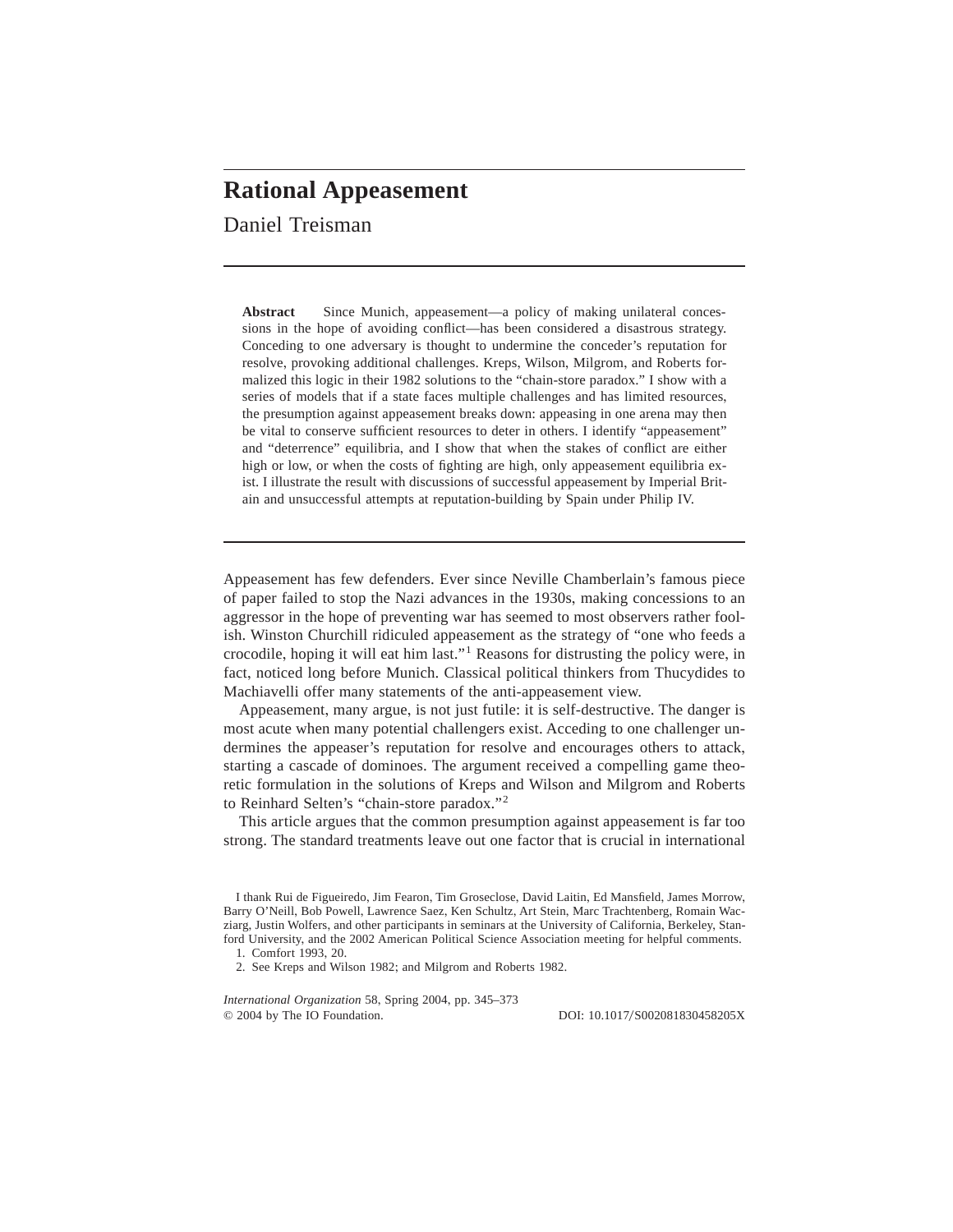politics—resource constraints. If resources are limited and a state faces many potential threats, appeasing one challenger may actually increase a state's ability to deter others. When conflict is costly, defenders face a trade-off: fighting may enhance their reputation for resolve, but it will deplete their resources to fight—or deter—future challenges.<sup>3</sup> Often, the latter effect outweighs the former, prompting a strategy I call "rational appeasement." If even highly resolved incumbents rationally appease, observers do not impute low resolve to appeasers. Moreover, when fighting depletes enforcement resources, a refusal to appease can undermine the state's deterrent. This insight applies to actors as diverse as states facing international challenges, empires fearing subject rebellions, federations concerned about possible regional tax revolts, and monopolists eager to deter entry.

Below, I demonstrate this point formally. First I present a benchmark model of the interaction between one "central" and two "local" actors assuming no resource constraint, and I show how investing in reputation can be rational (and appeasement irrational) à la Kreps and Wilson and Milgrom and Roberts. I show that a *deterrence equilibrium* will often exist in which "weak" central actors fight to preserve a reputation for "strength." I then show how the logic changes if the central actor's resources are limited. Now fighting the first challenger to demonstrate resolve is often self-destructive: it weakens the center so much that this actually prompts the second to attack. The conditions for this depend on whether the stakes of conflict can be manipulated by the center or are exogenous. If they are exogenous, fighting is self-destructive when the stakes are either high or low; if endogenous, this is true if fighting is very costly to the center. By contrast, under these conditions appeasing the first challenger will conserve resources sufficient to deter the second.

Social psychologists have distinguished two types of appeasement: *reactive* appeasement strategies—that "reduce extant conflict"—and forms of *anticipatory* appeasement—that "prevent potential conflict from occurring."<sup>4</sup> Borrowing their terminology, I show in a third model that both types of appeasement can be rational in international relations and other settings. I assume here that the central actor can tailor its demands (for tax revenues, international respect, policy adherence, or market protection) to characteristics of the local actor, and I label the deliberate lowering of demands on more aggressive local actors "anticipatory appeasement." I show that in all equilibria in which local actors pay the transfer demanded, the maximum level of this transfer is lower for actors for whom fighting is less costly. Even when the center fights an early challenge to demonstrate resolve, it will subsequently appease by demanding lower transfers of those who are more bellicose.

I then apply the model's insights to two historical cases. I discuss how a strategy of selective appeasement apparently slowed the disintegration of the British Empire, whereas an attempt to invest in reputation regardless of the cost acceler-

<sup>3.</sup> In fact, if all types appease, none loses face by doing so.

<sup>4.</sup> Keltner, Young, and Buswell 1997, 362.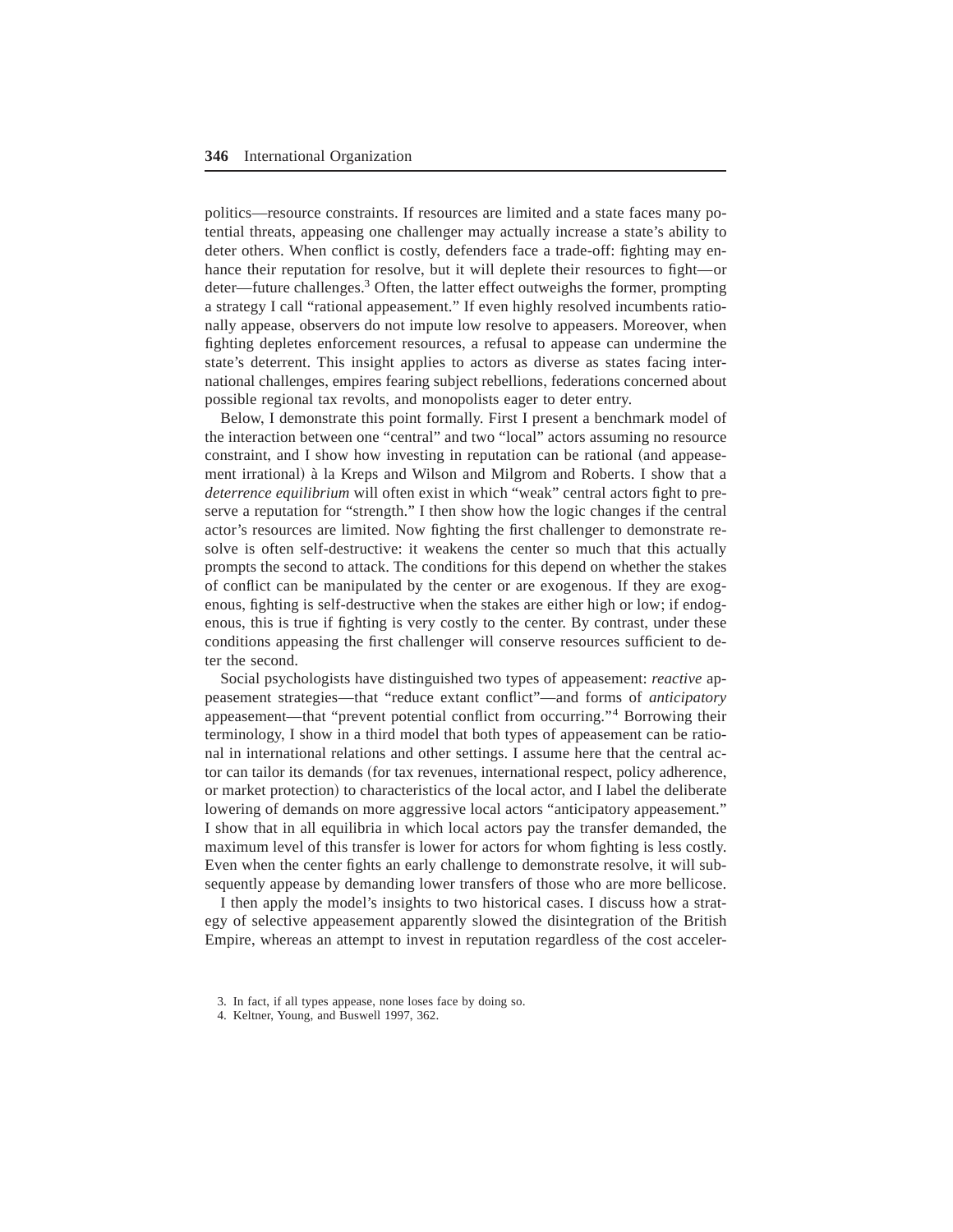ated the decline of Habsburg Spain. While appeasement policies certainly do not always succeed in the sense of reversing a state's or empire's decline, they often seem to work better than a policy of fighting to demonstrate resolve.

My argument differs from several others. First, various historians and international relations scholars have defended the weaker thesis that policies of conciliation and compromise are rational. Some have even labeled such compromise strategies "appeasement." In an influential series of works, Kennedy contended that British foreign policy between 1865 and 1939 embraced a strategy of appeasement on a global scale.<sup>5</sup> Appeasement in Kennedy's definition is "the policy of settling international (or, for that matter, domestic) quarrels by admitting and satisfying grievances through rational negotiation and compromise."<sup>6</sup> My definition—the policy of making unilateral concessions to a challenger or potential challenger in the hope of avoiding or delaying conflict—does not require any rational negotiation or compromise. On the contrary, the concessions envisioned are *unilateral.*<sup>7</sup> Similarly, Rock defines appeasement as "the policy of reducing tensions with one's adversary by removing the causes of conflict and disagreement," a definition that does not require concessions on the part of an appeaser, and that renders the term a close synonym for "conciliation" or even "negotiation.<sup>38</sup> In this definition, it is easy to see why appeasement might sometimes be a good thing. My claim is much stronger: that unilateral concessions to a challenger just to avoid war are sometimes a rational and effective survival strategy.

Second, many treatments of appeasement focus on the hope of socializing or reforming the aggressor. Mine does not. Given multiple threats, one should often appease even if one views the aggressor as unreformable. The goal is not to change the challenger but to deter others from imitating the aggressor.

Third, my analysis concerns the strategic dilemma for states facing multiple potential challenges. Two recent articles show it can be rational to appease when there is only one potential challenger. Hirshleifer argues that appeasement can be effective if aggression is an inferior good for the opponent state, so the opponent's demand for it drops as that state is bought off.<sup>9</sup> Powell presents an argument based on asymmetric information.<sup>10</sup> A declining state faces a challenger with unclear aims. If the challenger's aims are unlimited, the first state would prefer to fight—and fight as soon as possible. There is a strategic cost to delay. However, if the challenger's aims are limited, the first state would prefer to appease. In equilibrium, the state trades off the loss of strategic advantage against the chance of acquiring information about its adversary's objectives.

5. Kennedy 1981, 1982, and 1983.

6. Kennedy 1983, 195.

7. I agree, however, that Britain engaged in appeasement, not just by Kennedy's definition but also by mine (see the section entitled "Britain" below).

8. Rock 2000.

9. Hirshleifer 2001.

10. Powell 1996.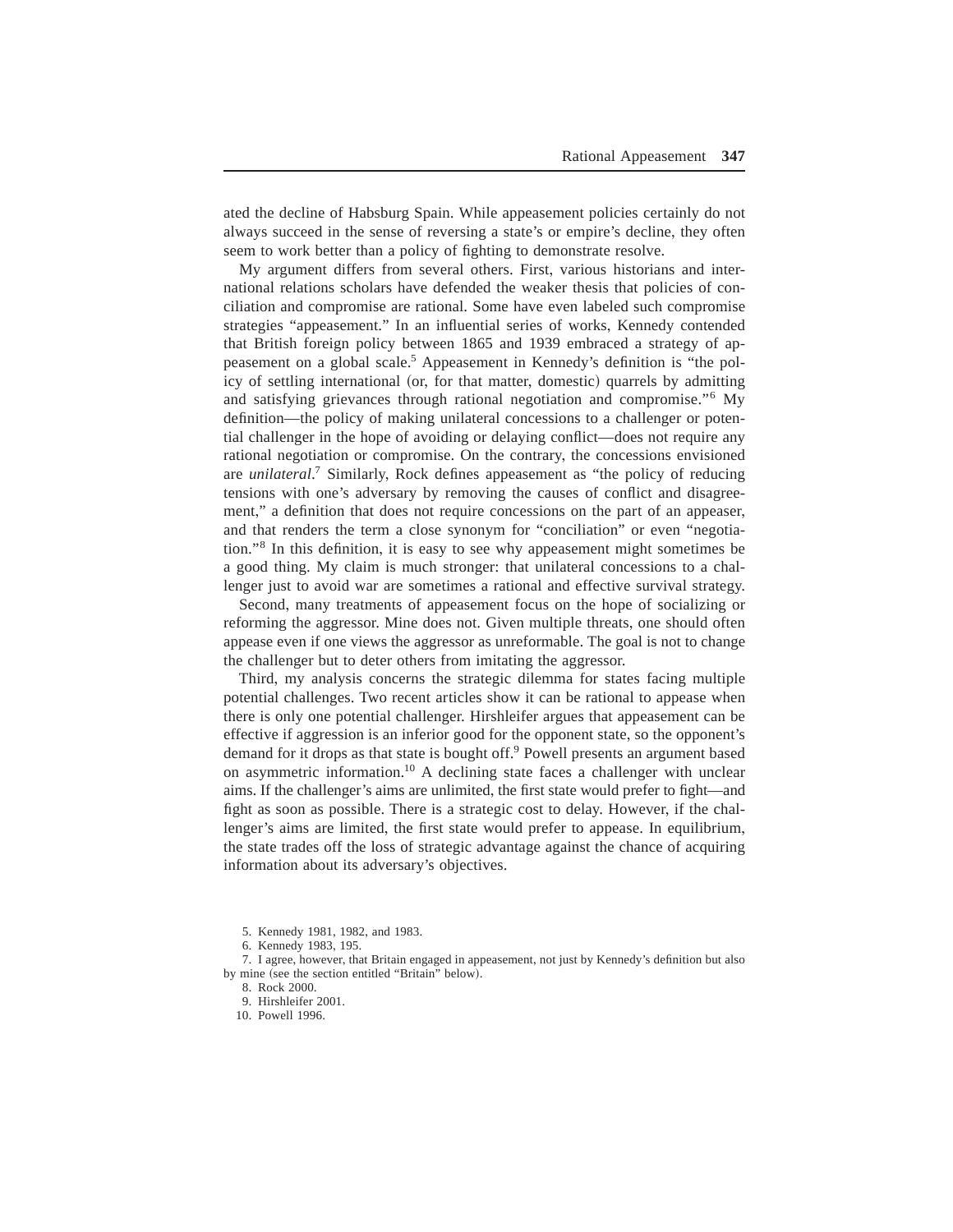Both these articles make compelling points about how appeasement can be rational in isolated interactions+ But they do not address the arguments about reputation and deterrence that inform most critiques of appeasement. When there is only one challenger, such questions cannot arise—there is no one to deter. An isolated domino cannot start a cascade. If the Hirshleifer or Powell models were adapted to include many potential challengers, appeasement would—by the usual chain-store logic—erode the appeaser's reputation for resolve and provoke challenges, even if aggression were an inferior good or the first challenger had clearly limited aims. By contrast, I show how, given resource constraints, appeasement can be rational for states facing multiple potential challengers where questions of reputation are critical.<sup>11</sup> Because state leaders do usually face multiple threats and worry about international reputation and deterrence, this renders the model broadly relevant.

Rational deterrence theory—and the presumption that states must always fight to preserve reputation—has come under more fundamental criticism in recent decades. Empirically, scholars have found only sketchy evidence that states that fail to fight challenges are judged irresolute. Backing out of confrontations, averting one's eyes, and offering secret concessions have been common practices of all the great powers. Reputations appear far more context-dependent and resilient than the standard models suggest.<sup>12</sup> One response has been to reject the rationalistic assumptions of deterrence models and explain behavior as the result of cognitive biases. $^{13}$ 

While such biases may indeed exist, the approach in this article is less radical. I show that minor modifications of current rational reputation models can render them substantially more realistic and convincing.<sup>14</sup> Many points that classical deterrence theorists are criticized for neglecting can be incorporated quite naturally+ In fact, once resource constraints are introduced, predictions about reputation formation become sensitive to key aspects of the context—the central actor's initial

11. If one views the models I present as rounds in a repeated game and limits consideration to stationary strategies, then the models can also rationalize appeasement even when a challenger's longrun aims are known to be unlimited, so long as the challenger's demand in any given round is limited+ Although appeasing in such circumstances only postpones the fight, it may help the state survive longer (by preserving sufficient resources to deter other challenges) than fighting immediately (in which case, the state's weakness provokes other challenges.) Of course, if a challenger seeks to destroy its adversary in a single round, then acquiescing is never rational. On this point, my analysis concurs with that of Powell and all others+ My model also differs from Powell's in that it does not rely on asymmetric information about the challenger's type. One could derive similar results under asymmetric information. But I am able to show that appeasement can be rational even in the harder case of complete information about challengers' types, where appeasing confers no informational benefit.

12. Huth 1997.

13. See Lebow and Stein 1989; and Mercer 1996.

14. Even if one accepts the social psychological critiques, this exercise may be valuable for two reasons. First, to assess the persuasiveness of psychological theories, it would be useful to test them against more realistic models of rational signaling. Second, whatever the validity of rational deterrence theories, many decision makers use their concepts and claims to choose policies and anticipate their adversaries' reactions. This alone is reason to examine their logic.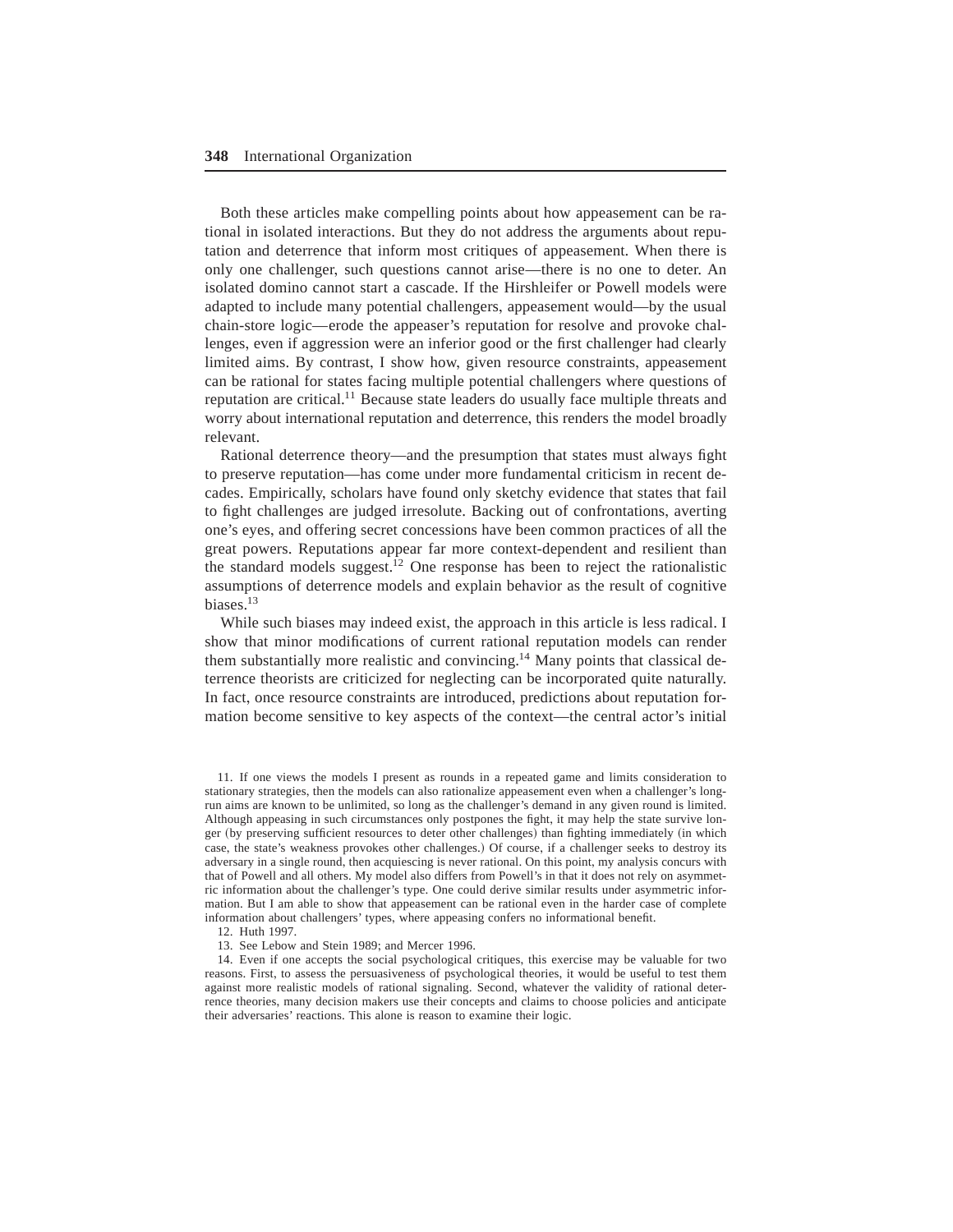reputation, the stakes involved, the costs of fighting, and how rapidly conflict depletes resources. Fighting and appeasing have very different consequences for a state's reputation—and payoffs—when these circumstances are different. Appeasing in one context does not imply one will appease in others.<sup>15</sup>

I do not claim to be discovering a completely new idea. Since the time of Thucydides, many writers have noted the usefulness of what I call appeasement. However, such notions have largely been eclipsed by the elegant formulations of theorists such as Schelling and the general horror at the consequences of Munich. By presenting a simple model that includes resource constraints and rationalizes selective appeasement, I hope to suggest the need for reconsideration.

## **Two Traditions**

Distrust of appeasement dates at least to the Peloponnesian War. In the Athenian view, leniency toward hostile or even neutral city-states risked eroding the city's reputation for toughness, thus undermining its empire. As the Athenian envoys told the people of Melos: "if we were on friendly terms with you, our subjects would regard that as a sign of weakness in us, whereas your hatred is evidence of our power."<sup>16</sup> Fighting—and eventually massacring the male population demonstrated resolve+ A hint of such thinking appears also in Pericles's speech warning against accepting the Spartan ultimatum: "If you give in, you will immediately be confronted with some greater demand, since they will think that you only gave way on this point out of fear. But if you take a firm stand you will make it clear to them that they have to treat you properly as equals."<sup>17</sup>

Much later, Machiavelli laid out the anti-appeasement argument in *The Discourses*:

[I]f you yield to a threat, you do so in order to avoid war, and more often than not, you do not avoid war. For those before whom you have thus openly demeaned yourself by yielding, will not stop there, but will seek to extort further concessions, and the less they esteem you the more incensed will they become against you. On the other hand, you will find your supporters growing cooler towards you, since they will look upon you as weak or pusillanimous.<sup>18</sup>

<sup>15.</sup> Sartori (2002) makes a related argument, suggesting that states may appease adversaries to preserve a reputation for honesty. Her model differs from mine in that she assumes that players' types change randomly between interactions, and so investing in a reputation for resolve is ruled out by assumption. Because her aim is to show that "cheap talk" in diplomacy can be rendered meaningful by the honesty-reputation effect, this lies beyond the scope of her article.

<sup>16.</sup> Thucydides 1972, 402.

<sup>17.</sup> Ibid., 119.

<sup>18.</sup> Machiavelli 1984, 313.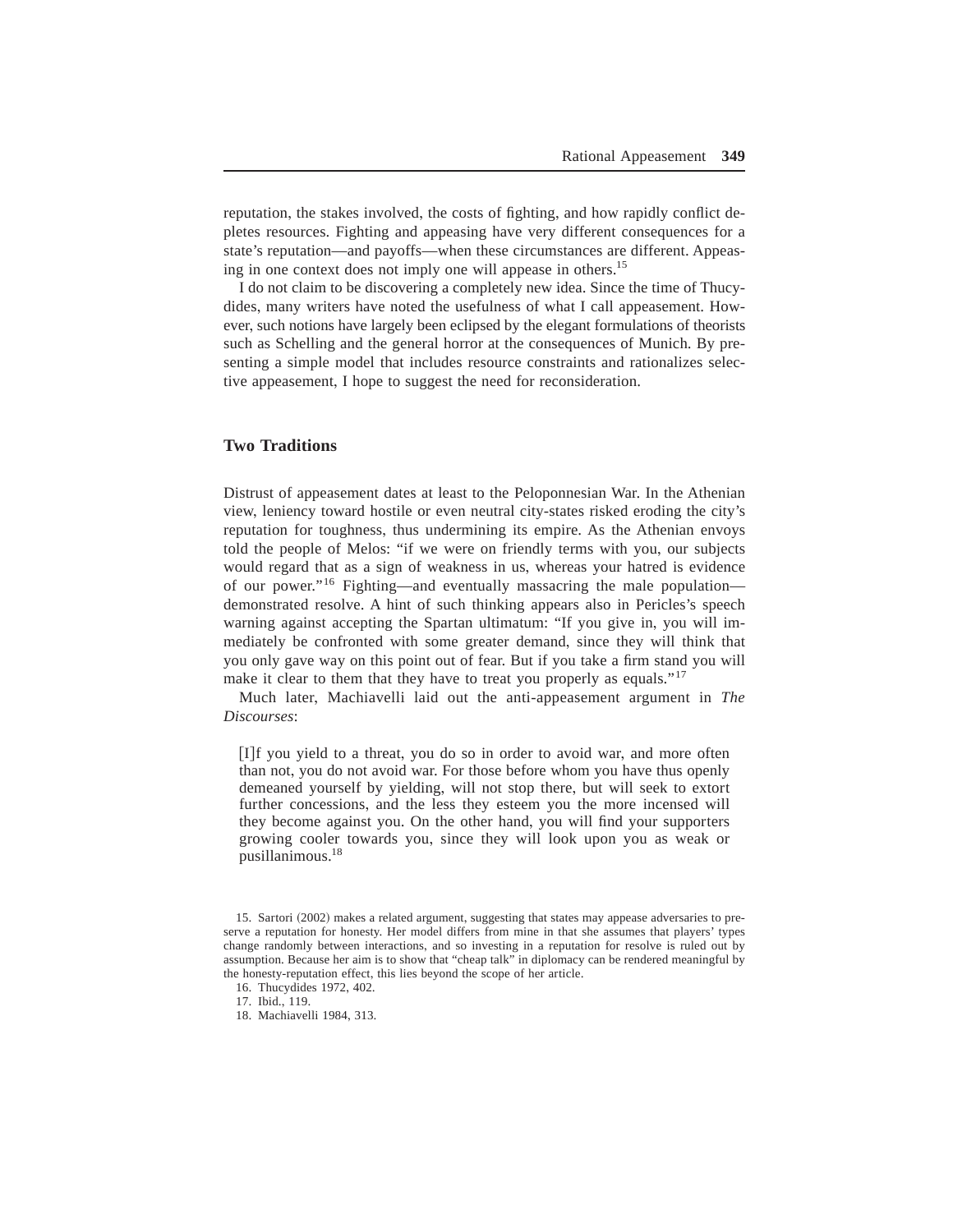This logic of interdependent threats and fragile reputation came to dominate postwar American strategic thinking, Chamberlain's failure seemed to have proved it correct. Successive presidents invoked similar arguments to justify the use of force in distant countries, from Harry S. Truman's call to arms over Korea to George W. Bush's warnings to Europe not to appease terrorists.<sup>19</sup> Modern theoretical underpinnings were supplied first by the intuitions of Schelling and other early analysts of nuclear diplomacy.<sup>20</sup> The modeling innovations of Harsanyi, Spence, and other pioneers of the economics of asymmetric information later opened up opportunities for formal development. $21$ 

Game theoretic discussions of the problem began in earnest with Selten's "chainstore paradox."<sup>22</sup> A monopolist operating in a number of markets fears the entry of competitors and threatens to respond in each case with a price war. As Selten showed, if the number of markets is finite it is irrational for the monopolist to fulfill its threats. The only subgame perfect equilibrium is for all competitors to enter and the monopolist to acquiesce.

The model assumed complete information and so left no room for reputation, the key element in arguments about deterrence and appeasement. The reason actual chain stores fight, as Selten intuitively understood, is to deter other possible competitors from entering+ As Kreps and Wilson and Milgrom and Roberts argued in their responses to Selten's puzzle, when information is asymmetric failure to fight can reveal the chain store's type.<sup>23</sup> If potential entrants do not know the chain store's payoffs and there is even a small chance it is "tough"—that is, actually enjoys fighting—then "weak" chain stores may deter subsequent entry by fighting early in the game. Similarly, even irresolute states can deter military challenges by imitating resolute ones.<sup>24</sup> Acquiescing to a challenge—appeasing—would reveal the state to be irresolute, prompting challenges from all other possible entrants+

The anti-appeasement argument has had an enormous influence on both theorists and practitioners of international politics+ But a second tradition of thought, not always distinct from the first, recognizes a strategic value in appeasement. The Athenians did not treat all opponents as they did the Melians. In the case of

19. Bush, addressing the German parliament in May, 2002, compared the threat of global terrorism to that of Nazism and warned that it "cannot be appeased or ... ignored" (transcript available at  $\langle$ www.whitehouse.gov/news/releases/2002/05/20020523-2.html $\rangle$ ). For many earlier examples, see Gaddis 1982, Rock 2000, and Jervis 1991. Some have questioned whether policymakers sincerely believe in the vulnerability of reputation or merely employ such arguments for rhetorical effect (see, for example, Snyder 1991a and 1991b). But there are enough examples of policymakers expressing such views in private conversations or diaries to make it likely they do shape thinking to a considerable extent.

20. Schelling 1966 discussed the interdependence of threats and the importance of demonstrating commitment.

21. See Harsanyi 1967– 68; and Spence 1974.

22. Selten 1978.

23. See Kreps and Wilson 1982; and Milgrom and Roberts 1982.

24. Kreps and Wilson (1982, 275) suggest their reputation argument could apply to international diplomacy.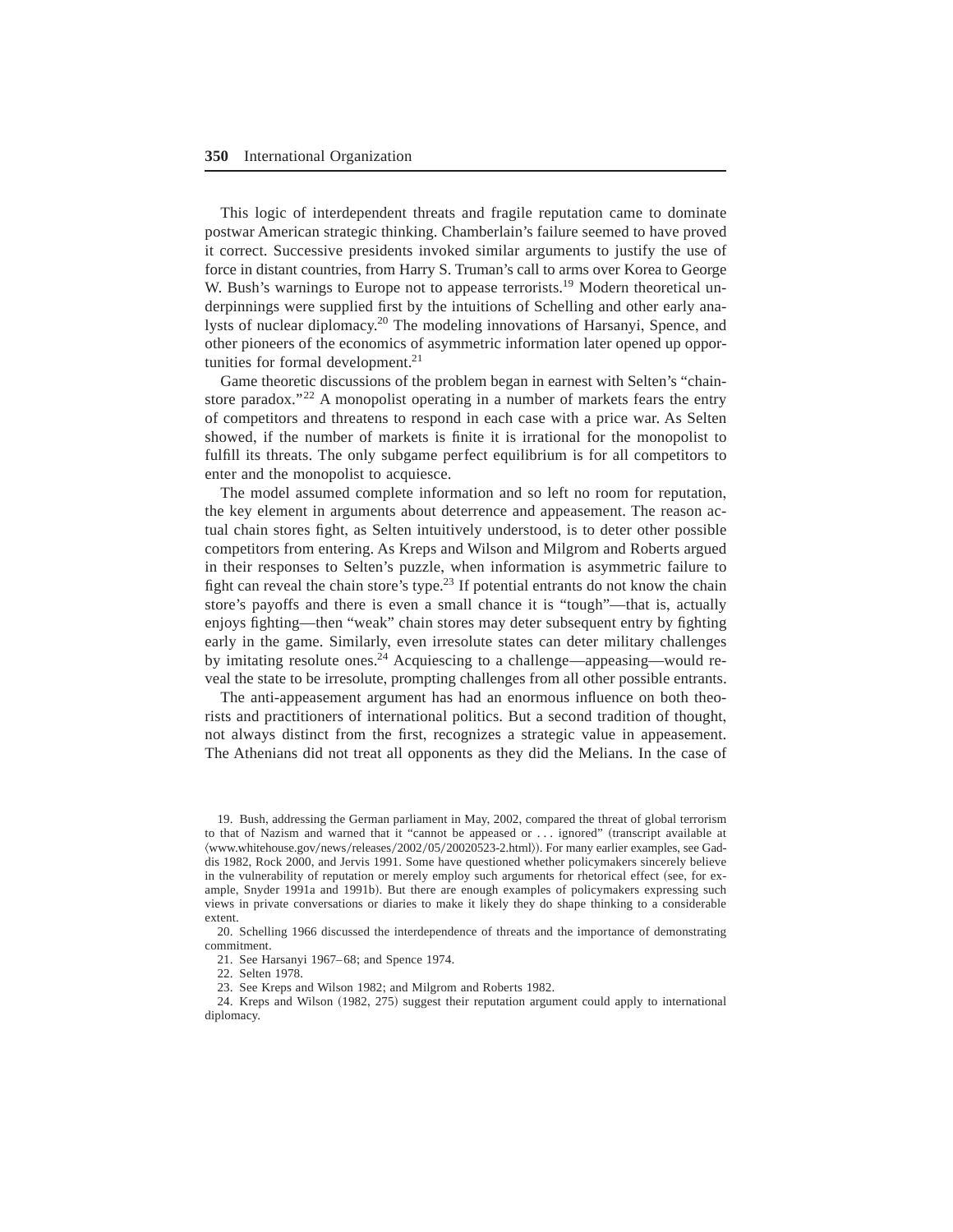Mytilene, the assembly favored Diodotus's argument that "the right way to deal with free people is  $\dots$  not to inflict tremendous punishments on them after they have revolted, but to take tremendous care of them before this point is reached, to prevent them even contemplating the idea of revolt."<sup>25</sup> This is the strategy that, following Keltner, I call "anticipatory appeasement."<sup>26</sup> Even Pericles in the speech already quoted urged a strategic retreat—the Athenians should abandon their land to the Spartans to preserve military resources. If they fought the Spartans on land, their colonies would "immediately revolt if we are left with insufficient troops to send against them. $127$  Thus, to preserve their deterrent against colonial rebellions, the Athenians should temporarily yield their homeland without a fight.

Machiavelli also recognized the dangers of an exaggerated concern for reputation. The forceful argument against appeasement already quoted is undercut by a caveat in the next paragraph. "This applies," he adds, "where you have but one enemy. If you have more, the wiser course is to hand over some of your possessions to one of them so as to win him to your side even after war has been declared, and that you may detach a member of the confederation which is hostile to you."

Both Pericles—in Thucydides's rendering—and Machiavelli recognized that when resources are limited, the logic of deterrence and appeasement changes. In such conditions, selective appeasement can become necessary for deterrence. This second logic, neglected since 1938, is the one I seek to model.

## **Modeling Deterrence and Appeasement**

#### *Rational Deterrence*

I introduce here a benchmark model that reproduces in a simpler context the finding of Kreps and Wilson and Milgrom and Roberts that if information is asymmetric "weak" actors may invest in a reputation for "strength" to deter future challenges.<sup>28</sup>

Two "local" actors  $(L_1 \text{ and } L_2)$  decide sequentially whether to challenge a "central" actor  $(C)$ . This central actor might be a hegemonic state facing two rising powers; a federal government taxing two regions; an empire with two colonies; or a monopolist with two potential competitors. One key assumption, as in all models of reputation, is that actors are of different "types," At time 0, Nature determines whether *C* is "strong" or "weak" (denote the strong  $C$  " $C_s$ " and the weak  $C$ " $C_W$ "). Only *C* knows its type. It is common knowledge that the probability of a "strong" *C* is  $\pi$ , where  $\pi \in (0,1)$ .

28. For a previous application of the chain-store game to international relations, see Alt, Calvert, and Humes 1988.

<sup>25.</sup> Thucydides 1972, 221.

<sup>26.</sup> Keltner, Young, and Buswell 1997.

<sup>27.</sup> Thucydides 1972, 122.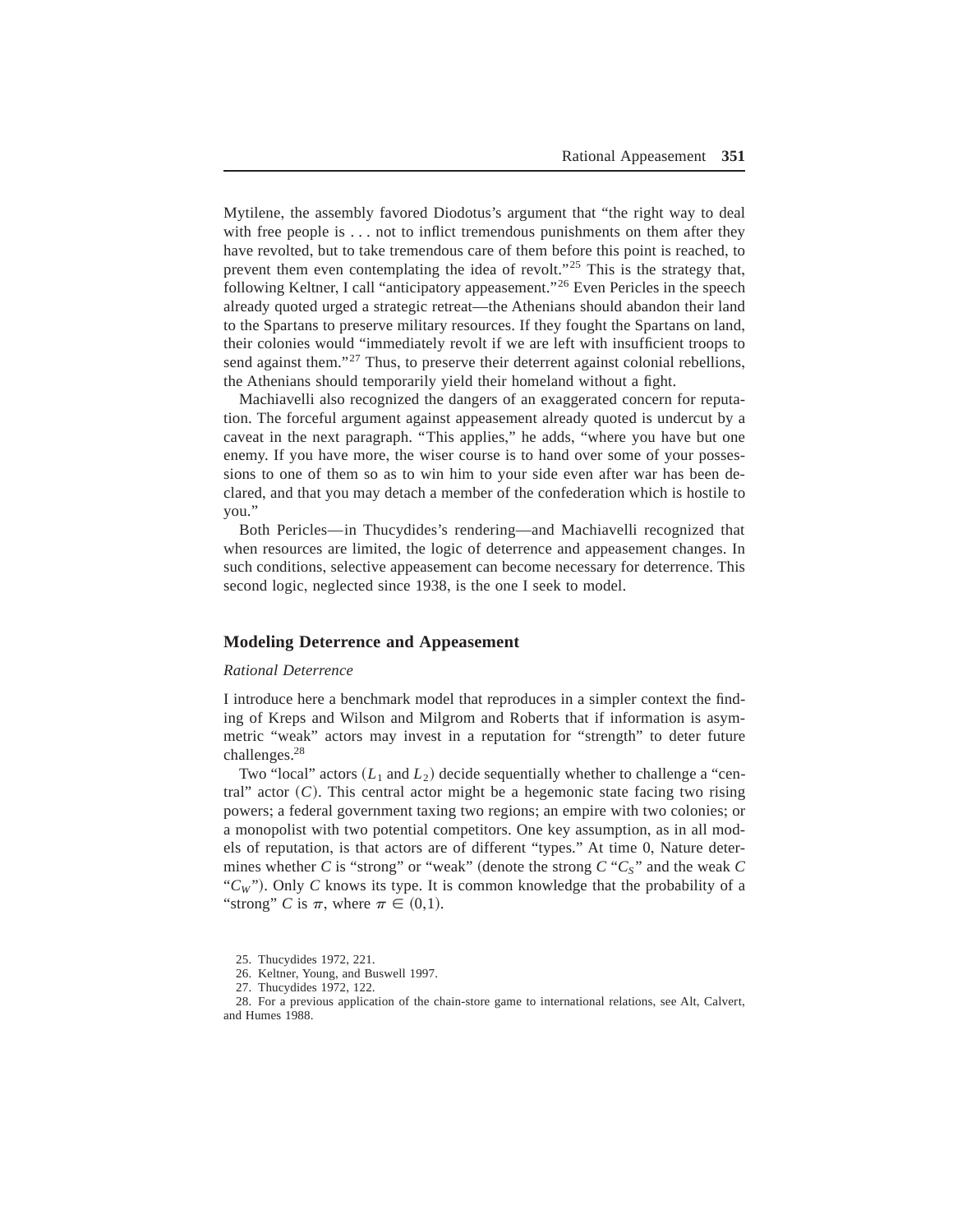At time 1, the first local actor,  $L_1$ , chooses an action  $\{c, a\}$  where "c" stands for "challenge" and "a" for "acquiesce." A "challenge" might consist of a rising power confronting the hegemon, a territory refusing to remit taxes, or a commercial competitor entering a protected market. If  $L_1$  acquiesces, it makes a payment of *t* to *C*, where  $t \in (0,\infty)$  is for now assumed to be exogenously fixed (I relax this assumption in the section titled "Endogenous Stakes" below). This transfer of utility might represent payment of a tax, acquiescence to the hegemon's demands, or the increase in rents when a monopoly goes unchallenged.<sup>29</sup> (Although  $t$  is assumed strictly positive, this is just a normalization. One could assume instead that *C* provides some positive benefit,  $b$ , to  $L_1$  and  $L_2$ , and that the *net* transfer paid by them to *C* when they acquiesce,  $t - b$ , is negative.)

If  $L_1$  challenges, then at time 2, C chooses an action  $\{A, F\}$ , where "A" stands for "appease" and "F" for "fight." If  $C$  fights, both  $C$  and  $L_1$  suffer a fixed cost of fighting,  $k (k > 0)^{30}$  As a result of the fight, *t* is divided between *C* and *L*<sub>1</sub>. If *C* is "strong," it expropriates *t* from  $L_1$ ; if "weak," it gets nothing.<sup>31</sup>

At time 3,  $L_2$  chooses its action  $\{c,a\}$ . If it chooses "c," *C* then chooses at time 4 whether to appease it or fight. The payoffs from confrontation are derived analogously to those at time 2. A strong *C* who fights gets  $t - k$  from this interaction, (added to the payoff from the interaction with  $L_1$ ); a weak C who fights gets  $-k$ (again added to the payoff from the first interaction). If a strong *C* fights  $L_2$ 's challenge,  $L_2$  gets  $-t - k$ ; if a weak *C* fights,  $L_2$  gets  $-k$ . After *C* chooses an action, the game ends and payoffs are realized. Figure 1 shows the game tree.

The game's interest derives from the possible difference between the decisions *C* makes at time 2 and time 4. In any equilibrium,  $C_s$  fights at time 4 if  $t > k$ , while  $C_W$  always appeases at time 4. At time 2, however, equilibria exist in which even weak central actors fight to preserve their reputation and deter challenges at time 3.

To show this, I define two terms. A *deterrence equilibrium* (DE) is a pure strategy sequential equilibrium in which either: (1)  $L_1$  challenges, both  $C_S$  and  $C_W$ fight at time 2, and  $L_2$  acquiesces at  $h_1$ ; or (2)  $L_1$  acquiesces at time 1, because it correctly believes that off the equilibrium path both  $C_S$  and  $C_W$  would fight at time 2. In case  $(1)$ , the investment in reputation must be made. In case  $(2)$ , the correct belief that *C* would fight deters the challenger from challenging in the first place.<sup>32</sup> In the second case, fighting challenges occurs off the equilibrium path.

29. Although theory does not require the monopolist's benefit to equal the forgone profits to an entrant, I assume this here for simplicity.

32. This corresponds to the equilibria in Kreps and Wilson 1982 and Milgrom and Roberts 1982, in which no actual challenges occur until deterrence unravels late in the game.

<sup>30.</sup> In the section "Endogenous Stakes" below, I let players have different fixed costs.

<sup>31.</sup> This is for convenience; one could derive the same results assuming  $C_S$  and  $C_W$  both get some fraction of *t* when they fight ( $s_s$  and  $s_w$ , respectively, where  $0 \leq s_w \leq s_s \leq 1$ ). The key point is that in the last interaction,  $C_W$  always appeases. If  $C_W$  fought in the last interaction, the state would not need to invest in a (false) reputation for strength to deter challenges—the state's true preferences would be sufficient deterrent.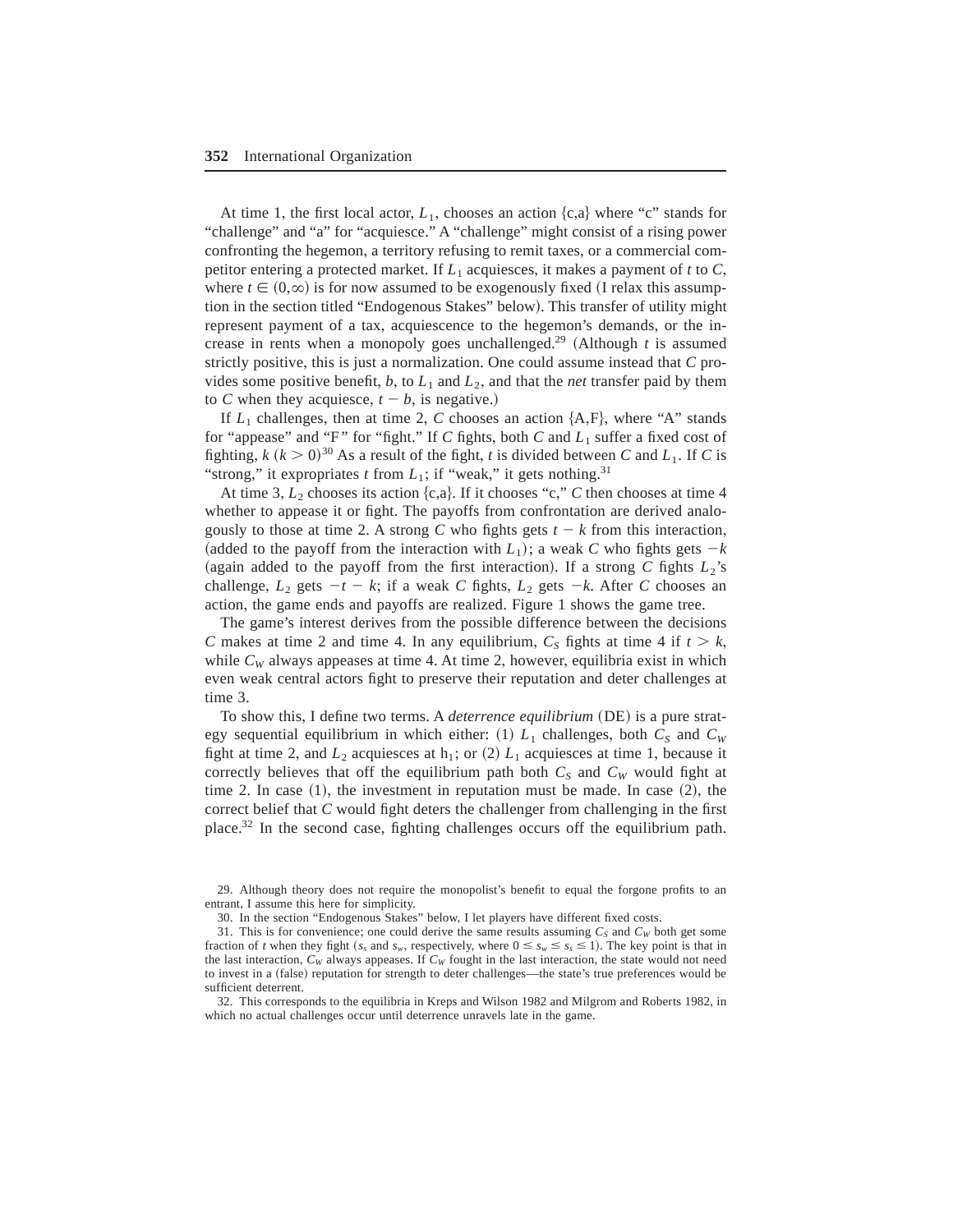

Sequential equilibrium places few restrictions on beliefs off the equilibrium path beliefs need only be derivable "using Bayesian inference from arbitrarily small trembles."<sup>33</sup> To focus on cases in which reputation—rather than just strength deters challenges, I require that weak as well as strong *C*s would actually fight if challenged by  $L_1$ , to preserve their reputation.<sup>34</sup> I call type (1) cases "onequilibrium-path" DEs (because fighting for reputation occurs on the equilibrium path), and type (2) cases "off-equilibrium-path" ones. Notice that the definition of a DE deliberately leaves many actions unspecified to encompass a variety of possible strategy and belief profiles. Any pure strategy sequential equilibrium that includes the play defined in  $(1)$  or  $(2)$  is a DE. Thus, the proofs seek to characterize conditions that any DE must meet; where space permits, I also illustrate with a fully specified example.

Second, a *partial deterrence equilibrium* (PDE) is a mixed strategy sequential equilibrium in which  $(1)$   $L_1$  challenges,  $C_S$  and  $C_W$  both fight at time 2 with positive probability ( $p_s \leq 1$ ,  $p_w < 1$ , respectively), and  $L_2$  acquiesces at  $h_1$  with positive probability ("on-equilibrium-path PDE"); or  $(2)$   $L_1$  acquiesces because it correctly believes that, off the equilibrium path, both *C*s would fight with suffi-

<sup>33.</sup> Fudenberg and Tirole 1991, 236.

<sup>34.</sup> If only  $C_S$  fought such challenges, then any deterrence would be explained just by a high prior probability that  $C$  is strong: reputation building would have nothing to do with it.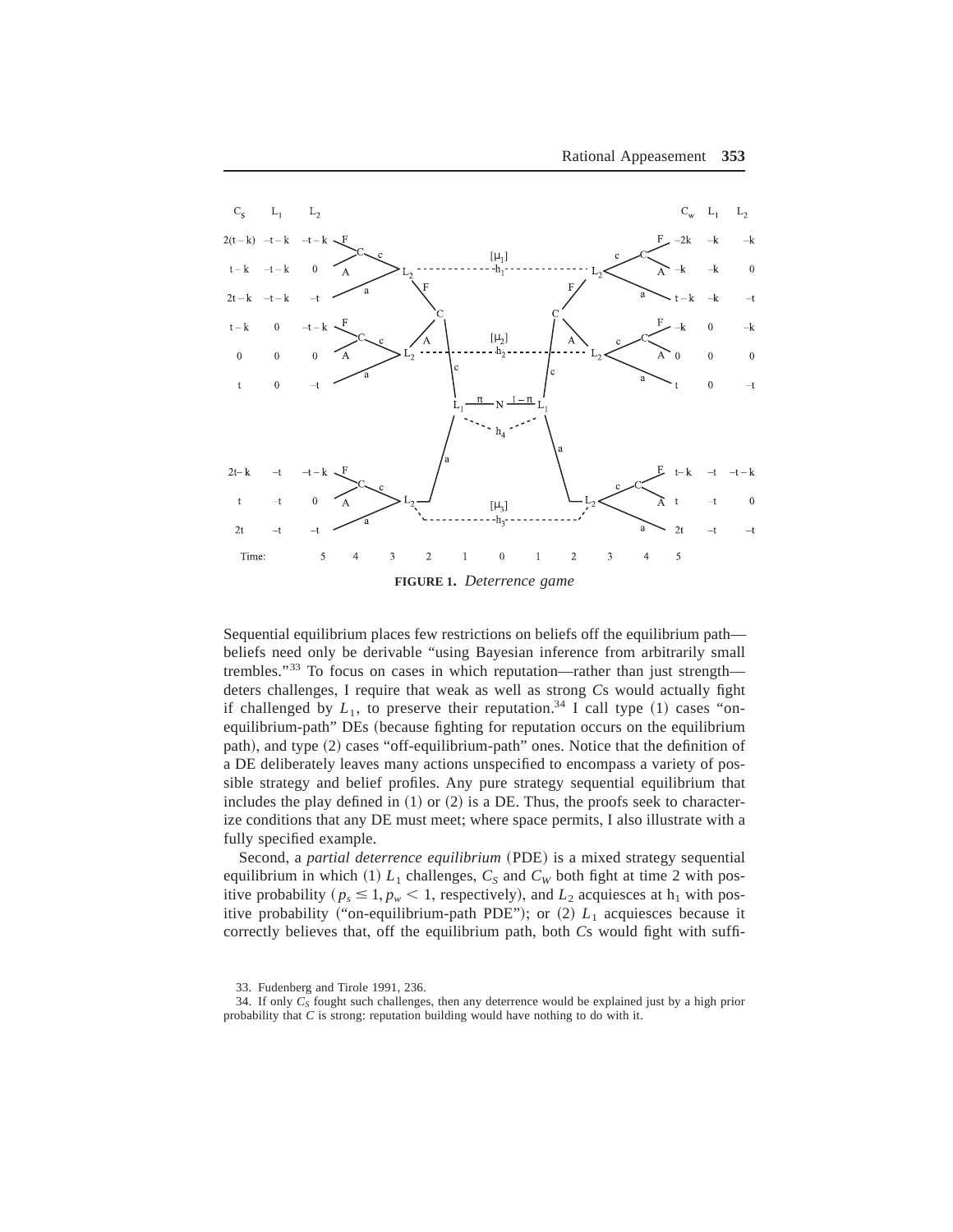ciently high probability at time 2 to make it prefer acquiescing ("off-equilibriumpath PDE").

*Proposition 1: In the game without resource constraints: (1) If the stakes are neither too low nor too high relative to the cost of fighting and*  $\pi$  *is sufficiently high*  $(k \le t \le k\pi/(1 - \pi))$  at least one (off-equilibrium-path) deterrence equilibrium *exists. No DE exists if*  $t > k\pi/(1 - \pi)$ *. (2) A partial deterrence equilibrium may exist even if t* >  $k\pi/(1 - \pi)$ . If it does, the frequency,  $p_w$ , with which C<sub>W</sub> *fights an initial challenge in order to deter the second challenger is lower the higher are the stakes:*  $p_w = \frac{\pi k}{(1 - \pi)t}$ . (See proofs in Appendix.)

Thus, for an intermediate range of the stakes, an equilibrium exists in which weak central actors always fight an initial challenge to preserve a reputation for strength. This deters the first challenger. If stakes are higher, weak central actors only sometimes fight an initial challenge, and less frequently as the stakes rise+ These results are quite intuitive. If the stakes are too high, deterrence will not be very effective, and a weak *C* will wish to reduce its costs by only fighting on occasion. By contrast, when  $t$  is so low that no central actors would bother to fight  $(t < k)$ , attempting to build reputation is pointless.<sup>35</sup> Effective and consistent efforts to build reputation are most likely when the stakes are neither too low nor too high relative to the cost of fighting+

#### *Rational Appeasement*

But what if the central actor's enforcement resources are exhaustible? Suppose now that if a strong *C* fights against  $L_1$  it still extracts *t* units from  $L_1$ . But if *C* fights against  $L_2$ , having already fought against  $L_1$ , it receives only  $t/\alpha$  units from  $L_2$  where  $\alpha \in (1,\infty)$ . *C*'s resources are depleted in the first fight, leaving it weaker in the second;  $\alpha$  measures how severely C is weakened in each fight. The payoffs are identical to those in Figure 1, with one exception: if  $L_1$  and  $L_2$  both challenge and *C<sub>S</sub>* fights both challenges, the payoff to *C<sub>S</sub>* is  $t + t/\alpha - 2k$  instead of  $2(t - k)$ , and the payoff to  $L_2$  is  $-t/\alpha - k$  instead of  $-t - k$ .

*Proposition 2: In the game with resource constraints, a deterrence equilibrium only exists if*  $\alpha k \le t \le \alpha k \pi/(\alpha - \pi)$ . A partial deterrence equilibrium only exists *if*  $\alpha k \le t \le \frac{\alpha k}{\alpha - 1}$ .

<sup>35.</sup> It might seem odd to include  $t \ge k$  as a boundary condition for equilibrium, because this essentially states that there are at least some *Cs* for whom fighting is beneficial. Absent such "tough" players, reputation-building cannot occur. However, a main point of this article is that whether or not there are "tough" players in this sense is itself endogenous and depends on previous moves in the game. To restrict attention to either games in which there are "tough" players or those in which there are none precludes analysis of the strategies players rationally adopt when they recognize that one game can change endogenously into the other.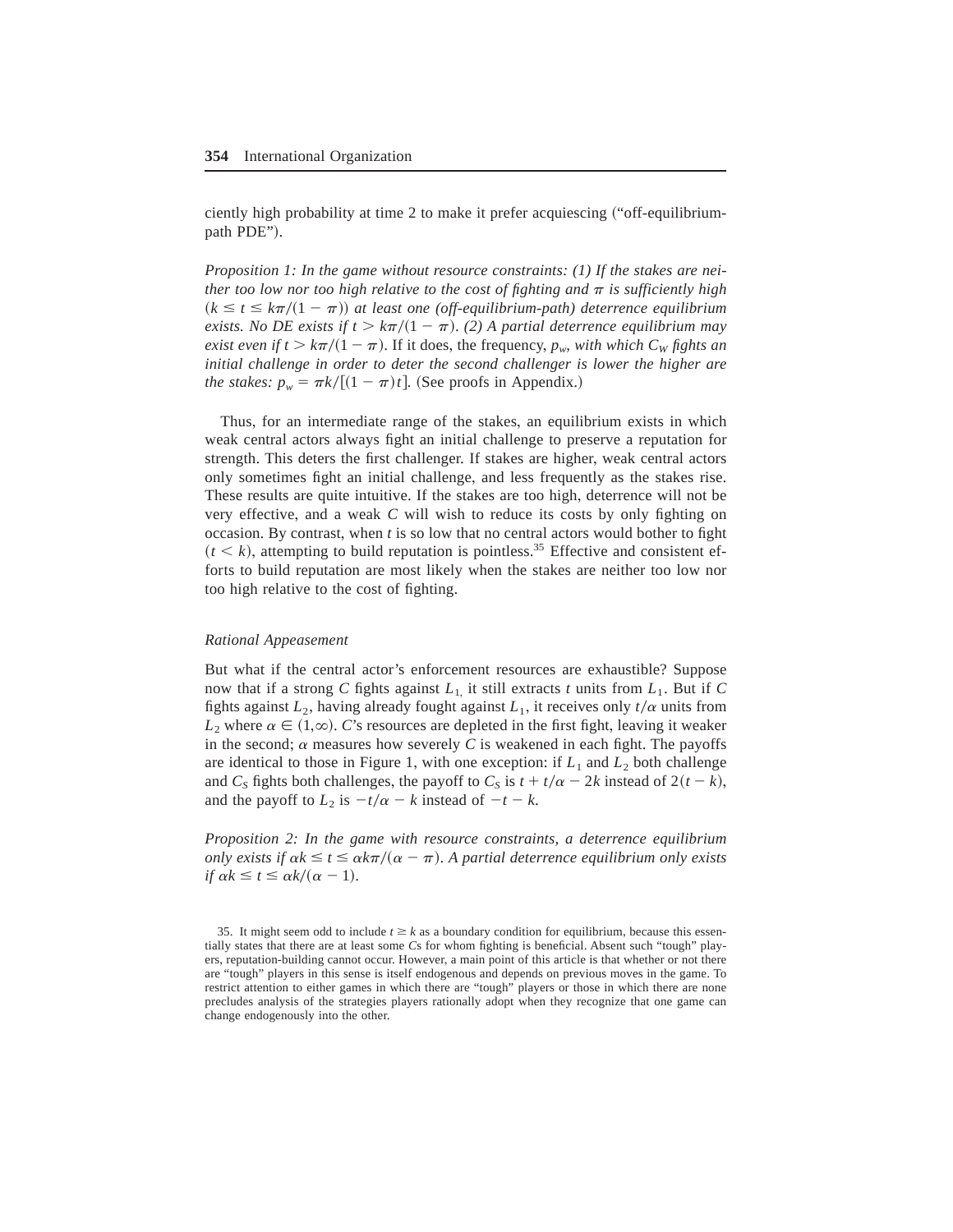Thus, if fighting depletes the central actor's resources sufficiently  $(\alpha k > t)$ , it is never rational for weak *Cs* to fight to preserve reputation. Nor is it rational to fight to preserve reputation if the stakes are too high. In some cases, a quite different strategy may be optimal. When resources are limited, conserving resources by appeasing the first challenge will sometimes deter a second challenge more effectively than fighting. Because in these conditions strong central actors prefer to appease, a weak central actor cannot improve its reputation by fighting.

To show this formally, I define an *appeasement equilibrium* (AE) as a sequential equilibrium in which  $L_1$  challenges, both  $C_S$  and  $C_W$  appease, and  $L_2$  acquiesces.<sup>36</sup> Note that there cannot be any "off-equilibrium-path" appeasement equilibria, because if  $L_1$  believes C would appease, it always challenges. Because I want to establish that *even pure appeasement* sometimes deters attacks, it is not relevant here to consider mixed strategies, in which a weak center only appeases part of the time (or in which  $L_2$  is only deterred part of the time). Such equilibria almost certainly exist but are not germane to the stronger point I wish to demonstrate.

*Proposition 3: In this game, an appeasement equilibrium only exists if*  $k \le t \le$  $\min[2\alpha k, k\pi/(1 - \pi)].$ 

Thus, if the stakes are high—but not too high—relative to the fixed cost of fighting, and the central actor's initial reputation is sufficiently strong (high enough  $\pi$ ), it can be effective and optimal for weak centers to appease a challenge. Because strong central actors appease in such conditions, the weak cannot do better than to imitate them—rational appeasement.<sup>37</sup> Appeasement equilibria always exist for lower values of *t* than deterrence equilibria (when  $k \le t < \alpha k$ ). If  $\alpha$  > 3 $\pi/2$ , they also exist at higher values of the stakes than DE's. If  $\alpha$  > 2 $\pi$ , no DE exists. (AEs can only exist if  $\pi > 1/2$ .) When fighting weakens the fighter sufficiently, it is not possible to deter by fighting. $38$ 

Note that in the game found above in the section entitled "Rational Deterrence," in which  $C$  faced no resource constraint, no appeasement equilibrium existed  $(ex$ cept in the borderline case in which  $t = k$ ). For  $L_2$  to acquiesce at h<sub>2</sub>, it must be that  $k \le t \le k\pi/(1 - \pi)$ . But for  $C_s$  to appease at time 2 (given that  $k \le t \le k\pi/$  $(1 - \pi)$ , it must be that  $t \leq k$ , which contradicts the previous condition if  $t \neq k$ .

<sup>36</sup>+ Notice that this definition, again, deliberately leaves many actions unspecified: any pure strategy sequential equilibrium that includes the play defined above is an AE.

<sup>37.</sup> What is interesting is not that states with limited resources sometimes appease. After all, "the strong do what they will, and the weak do what they must." The novelty is that appeasing reduces the risk of subsequent challenges.

<sup>38.</sup> For appeasement to make sense, the cost of fighting, *k*, must be relatively large. If costs are low, a central actor could fight many times without losing credibility. This renders the analysis less relevant to, say, monopolists controlling many small markets (although not monopolists with a few large ones). But it seems to fit well the realities of international politics, when even a "hyperpower" such as the United States only claims to be able to fight two wars simultaneously+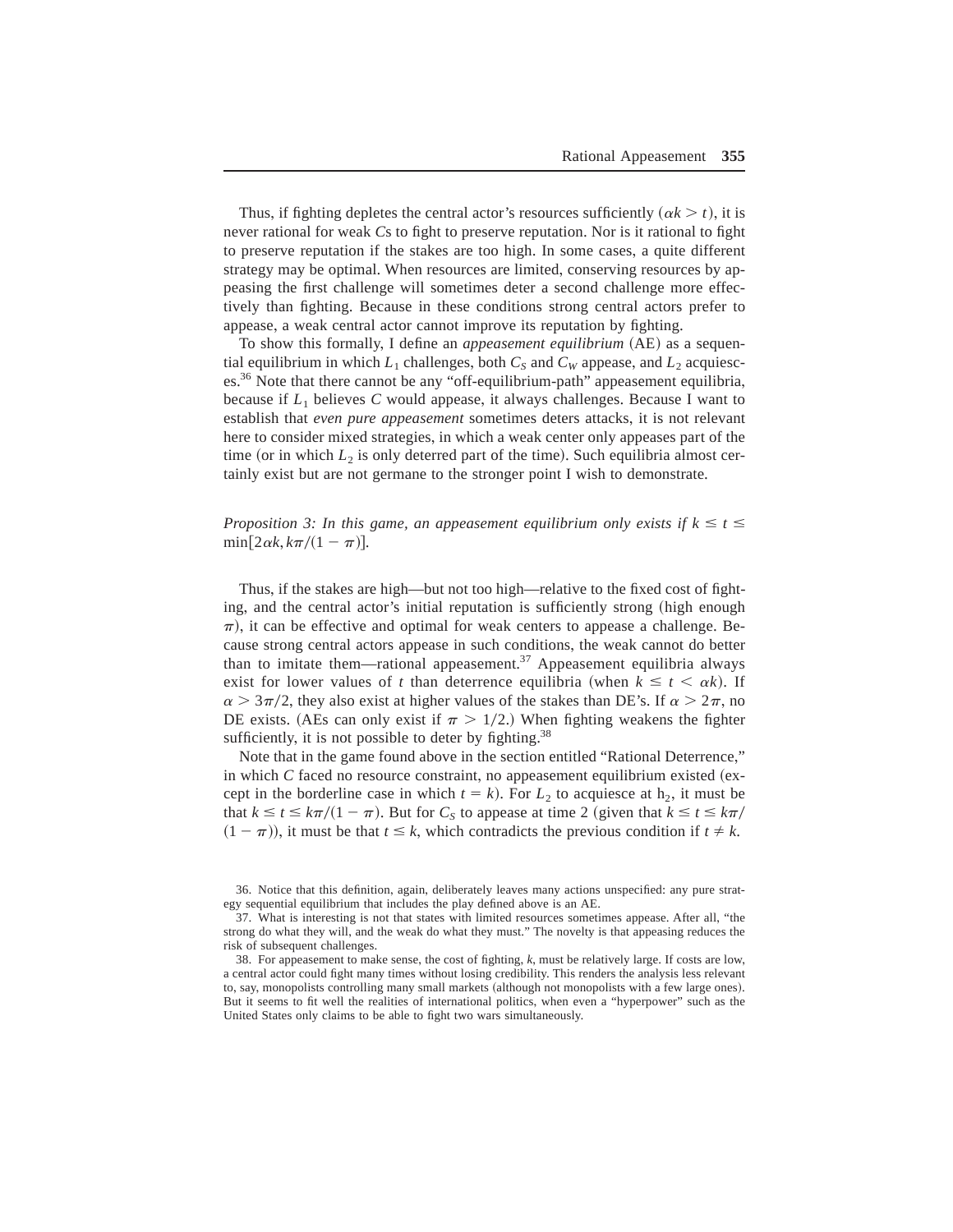## *Endogenous Stakes*

Sometimes the stakes of conflict, *t*, are not under the central actor's control. If a rival firm steals a monopolist's market, the rents lost to the monopolist are predetermined by demand in the market and costs of supply. If an invader occupies certain territories, the incumbent's loss is determined by the value of the territories. But sometimes the central actor itself determines the level of *t*. For instance, central authorities often decide themselves what tax rates to set for regions or subject territories. A hegemon might choose to demand greater or smaller concessions from a minor power in an international negotiation. In this section, I consider how the analysis changes if  $t$  is a choice of the central actor.

This makes it possible to examine a second kind of appeasement. So far, I have considered only appeasement in the sense of deciding not to fight a challenge reactive appeasement. But when  $t$  is chosen by the central actor,  $C$  may appease some adversaries in advance by lowering its demands on them to forestall a challenge—anticipatory appeasement.<sup>39</sup> The multiple equilibria that characterize most signaling models mean that one can only derive comparative statics on the maximum  $t$  that  $C$  could set in equilibrium. I show that this upper bound will be lower for those local actors that have a lower fixed cost of fighting. If one accepts a refinement that rules out some implausible off-equilibrium-path beliefs, the result holds for all equilibrium tax rates. Anticipatory appeasement will occur in all equilibria in which any local actor acquiesces—including the classic deterrence equilibrium in which the center's readiness to fight deters any challenge. When fighting is costly and resources limited, rational players will often moderate their demands to avoid a fight. They will do so even if their reputations for toughness are at stake.

I adapt the game as in Figure 2. Now *C* sets *t* for  $L_1$ —denoted  $t_1$ —at time 0.5, right after Nature determines *C*'s type. *C* sets *t* for  $L_2$ —denoted  $t_2$ —at time 2.5, right after *C* has taken any action against  $L_1$ . I assume there is a maximum level of *t*,  $\bar{t}$ , so that  $t_1, t_2 \in [0, \bar{t}]$ . Otherwise,  $C_s$  could always increase its payoff by raising its demand and would set *t* infinitely high. To make the game more realistic, I also allow each actor to have a different fixed cost of fighting, labeled  $k_1$ ,  $k_2$ , and  $k_c$ .

In the endogenous stakes model, I define a *deterrence equilibrium* as a pure strategy sequential equilibrium in which either  $(1) L_1$  challenges, both  $C_S$  and  $C_W$ fight and set strictly positive  $t_2$ 's, and  $L_2$  acquiesces; or (2)  $L_1$  acquiesces because it correctly believes that if it challenged, both  $C_S$  and  $C_W$  would fight. The requirement that  $t_2 > 0$  rules out cases in which  $L_2$  acquiesces simply because no sacrifice is asked of it. To attribute such acquiescence to deterrence would be odd.<sup>40</sup> Similarly, I define an *appeasement equilibrium* as a pure strategy sequential equi-

<sup>39.</sup> Recall that  $t > 0$  is just a normalization. A central actor might also appease in advance not just by lowering a demand but by providing a positive transfer to the local actor.

<sup>40.</sup> Because of the complexity of the game—with continuous tax rates and multiple decisions—I defer consideration of mixed strategy equilibria to future work. The results of this section should therefore be viewed as suggestive rather than definitive.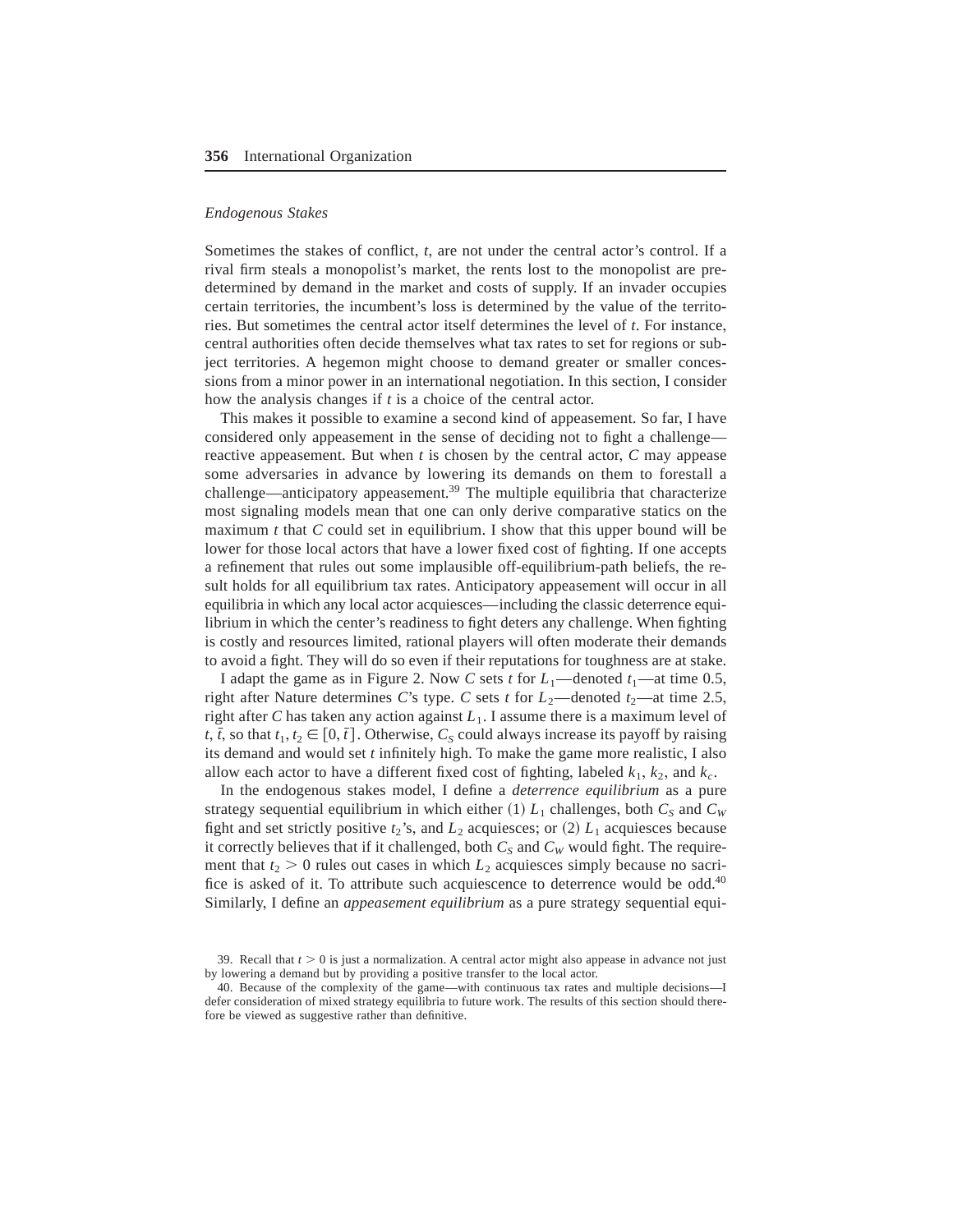

**FIGURE 2.** *Deterrence game with limited resources and endogenous stakes*

librium in which  $t_1, t_2 > 0, L_1$  challenges, both  $C_S$  and  $C_W$  appease, and  $L_2$  acquiesces. (As before, off-equilibrium-path appeasement equilibria cannot exist, because if  $L_1$  believes C will appease,  $L_1$  will always challenge, given  $t_1 > 0$ .) Again, I require that  $t_1 > 0$  and  $t_2 > 0$  to avoid merely proving that actors acquiesce when nothing is asked of them.

Propositions 4 to 6 establish two things. First, when stakes are endogenous, reactive appeasement can still occur; and (pure strategy) AEs exist at higher values of the center's fixed cost,  $k_c$ , than (pure strategy) DEs. Second, whenever actors acquiesce in equilibrium, some degree of anticipatory appeasement must also occur. This is true even in deterrence equilibria in which both types of  $C$  fight an early challenge in order to invest in a reputation for resolve.

*Proposition 4: In the game with endogenous stakes, a deterrence equilibrium can exist only if the center's fixed cost of fighting,*  $k_c$ *, <i>is in the range:*  $\bar{t}/\alpha - \alpha \pi k_2 /$  $(\alpha - \pi) \leq k_c \leq \min[\pi k_2 / (\alpha - \pi), \overline{t}/\alpha].$ 

*Proposition 5: At least one appeasement equilibrium exists if*  $\bar{t} - \pi k_2 / (1 - \pi) \le$  $k_c \leq \frac{\pi k_2}{(1 - \pi)}$  and either  $\max[\bar{t}/2\alpha, \bar{t}(1 + \alpha)/2\alpha - \frac{\pi k_2}{[2(1 - \pi)]}] \leq k_c$  $\bar{t}/\alpha$ *, or*  $k_c \geq \bar{t}/\alpha$ <sup>41</sup>

<sup>41.</sup> Proofs of Propositions 4 and 5 are omitted here because of space constraints; they are available at  $\langle \frac{http://www.sscnet.ucla.edu/polisci/faculty/treisman/}{\rangle}$ .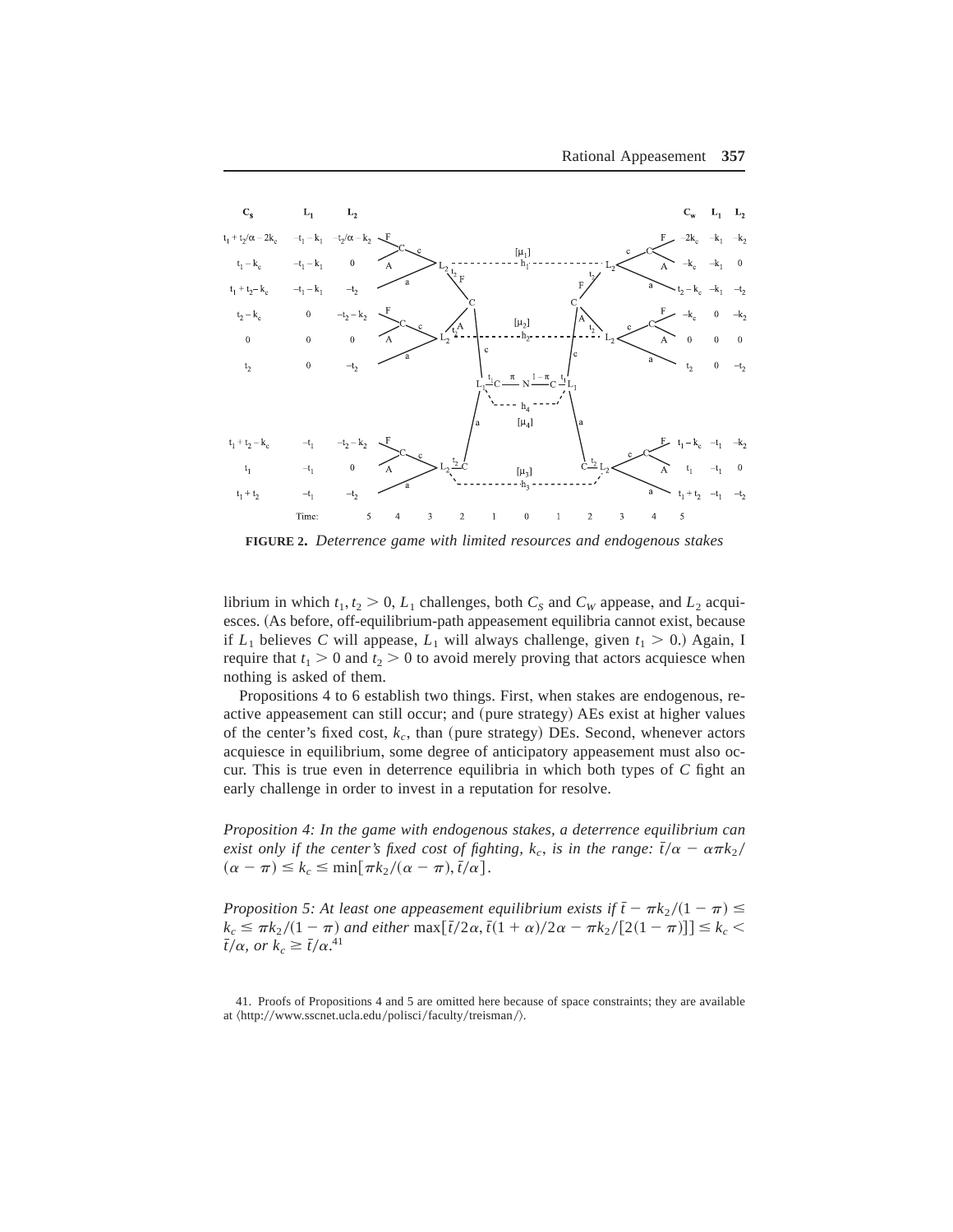*Proposition 6: In any equilibrium in which a local actor pays a positive transfer, the maximum level of that transfer must decrease with decreases in that actor's cost of fighting.*

The less sensitive to conflict an actor is, the lower is the maximum transfer that can be required of it in equilibrium. Anticipatory appeasement, in this sense, appears quite rational+ Because this result concerns the *upper bound* on equilibrium tax rates, it does not imply that actual equilibrium transfer rates will be lower for local actors with lower values of k. This will depend on off-equilibrium-path beliefs. However, if one is prepared to rule out certain beliefs as unreasonable, the predictions become sharper. Consider equilibria in which on the upper branch the equilibrium  $t_2 \equiv t_2^t < \alpha k_2 \pi/(\alpha - \pi)$ . To sustain such equilibria,  $L_2$  must respond to any  $t_2$  set above  $t_2^t$  by increasing its estimate of the probability that *C* is weak. But is this plausible?  $L_2$ 's model tells it that neither  $C_S$  nor  $C_W$  will set  $t_2 > t_2^t$ . One might argue that because this unexpected event can reveal no information (given  $L_2$ 's model), it should not change  $L_2$ 's beliefs. Restricting beliefs in this way would narrow the prediction for  $t_2^t$  to the upper bound of the previous range. (Because  $t_2$  does not affect  $L_2$ 's beliefs and future actions, utility maximization requires this, at least in equilibria in which *C*'s payoff is related to the tax rate.) Similarly,  $t_1$  should be set at its upper bound, and one can rewrite Proposition 6 as a proposition about the actual transfer demanded in equilibrium rather than the upper bound of possible demands.

#### *Discussion*

Several points emerge from the analysis. First, under certain conditions appeasement equilibria—but not deterrence equilibria—will exist. By appeasing a first challenge, a weak central actor will deter a second; had the weak actor fought the first challenge, its weakened state would actually have precipitated the second.

The conditions differ depending on whether the stakes of conflict, *t*, are exogenous or endogenous. If the stakes are exogenous, only appeasement—and no deterrence—equilibria will exist if  $t$  is low relative to the costs of fighting. If  $k \le t < \alpha k$ , even a "strong" central actor will not be able to deter the second challenge if weakened by fighting the first. The actor's gain from fighting the second, given its weakened state, will be too low for it credibly to threaten to do so+ However, if a strong center appeases the first challenge, it will stay strong enough to deter the second. Weak centers, by pretending to be strong and appeasing the first challenge, can also deter the second. $42$ 

<sup>42.</sup> I assume throughout that fighting depletes the center's military resources. There might, however, be cases in which fighting actually strengthens the center. The defeated power might have raw materials or industrial capacity that enhance the victor's military capacity by more than fighting depletes it. In such cases, appeasement is never an equilibrium. But nor, strictly speaking, is deterrence—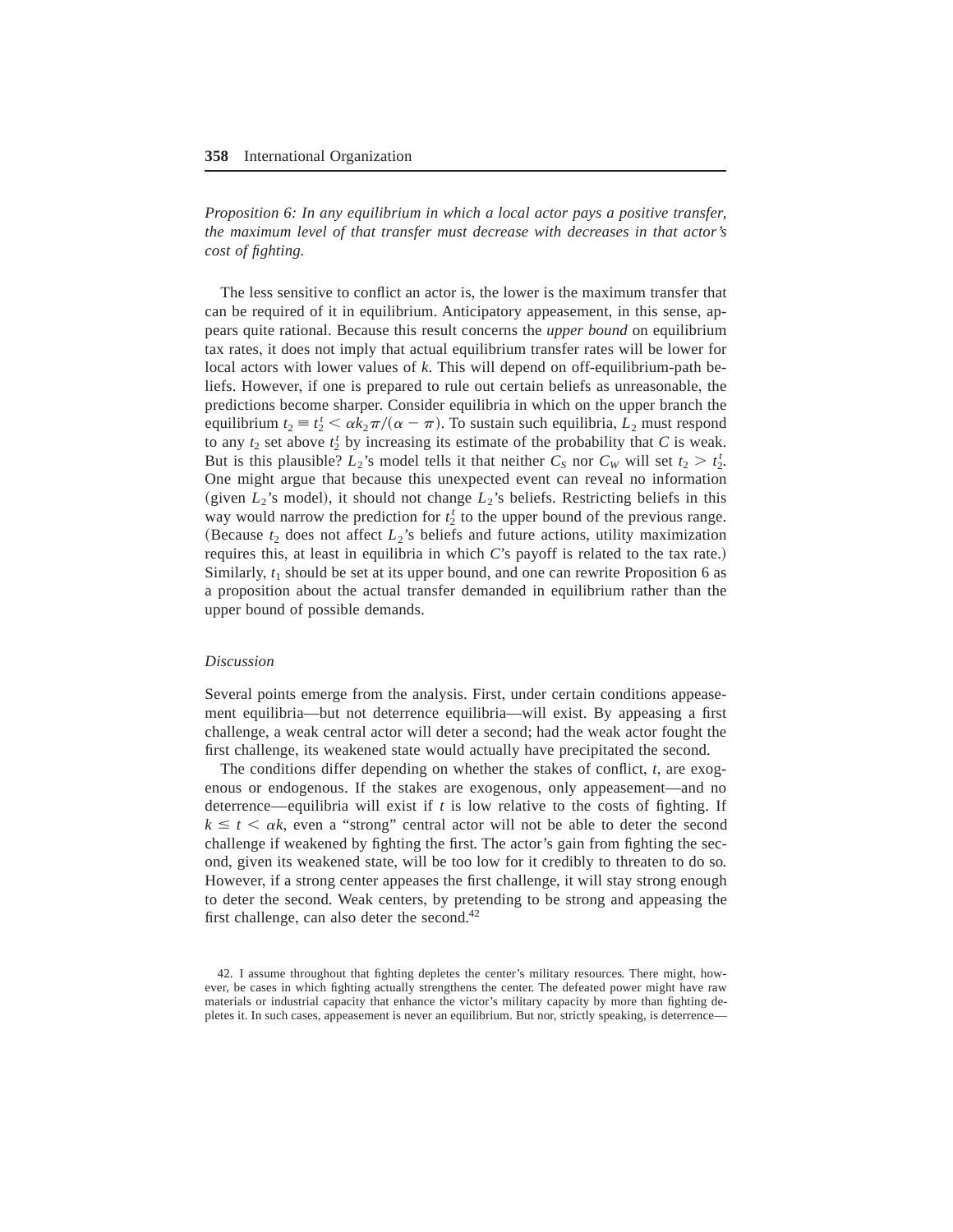Appeasement may also be the unique rational strategy when the stakes are *high* relative to the cost of fighting. So long as fighting weakens the center sufficiently  $(\alpha > 3\pi/2)$ , there is a higher range of *t* for which only appeasement—and no deterrence equilibria—exist  $(\alpha \pi k/(\alpha - \pi) < t \le \min[2\alpha k, k\pi/(1 - \pi)]$ ). In this range, fighting all challenges to preserve reputation is not rational. At still higher stakes it becomes irrational for a weak center ever to fight to preserve reputation (when  $t > k\alpha/(\alpha - 1)$ ). When so much is at stake, the second local actor would rather fight a weakened central actor than give in. However, it may still be possible to deter future challenges by appeasing the initial challenger (so long as  $\alpha > 3/2$ ) and  $\pi > 1/2$ ).<sup>43</sup> Both DEs and AEs can exist for intermediate values of the stakes.

If the stakes are endogenous, conditions are best framed in terms of the costs of fighting. There will be appeasement—but no deterrence—equilibria at high values of the fixed cost to the center,  $k_c$ , for instance when  $\bar{t}/\alpha < k_c \leq k_2\pi/(1 - \pi)$ . Thus, if the maximum stakes,  $\bar{t}$ , are not too high and the second challenger's fixed cost of fighting,  $k_2$ , is not too low relative to the center's fixed cost of fighting,  $k_c$ , a weak center will be able to deter future challengers by appeasing the first, but not by fighting. If the second challenger's cost of fighting is too low, then it will not be possible to deter this challenger by either fighting or appeasing. If the maximum stakes are too high relative to the center's fixed cost, then a DE may also exist (because the second challenger will expect even a weakened center to fight it).<sup>44</sup>

Second, if stakes are exogenous, the range of stakes for which a DE is possible narrows as the weakening effect of fighting,  $\alpha$ , gets larger.<sup>45</sup> If  $\alpha > 2\pi$ , no DE exists. The range of values of the stakes for which appeasement is rational either increases as  $\alpha$  increases (if the upper bound is  $2\alpha k$ ) or remains the same (if the upper bound is  $\pi k/(1 - \pi)$ ). If stakes are endogenous, the range of values of the center's fixed costs for which a DE exists narrows as  $\alpha$  gets larger so long as the maximum level of the stakes,  $\bar{t}$ , is not too high  $(\bar{t} < [k_2 \alpha^2 \pi (1 + \pi)]$ /  $[(\alpha - \pi)^2]$ .<sup>46</sup> Third, an important point follows from the previous two. The rationality of investing in reputation or appeasing challengers depends on the value

the center will always prefer to fight whether or not it is challenged; and each time it fights it will become stronger, until it has defeated all other states. In such a situation, the questions discussed in this paper simply do not arise. Reputation and information are irrelevant. That state leaders do usually seek to avoid conflicts suggests that this possibility is an exception rather than the rule. If it were generally true that the net effect of fighting were to strengthen the aggressor, the world would by now consist of a single state.

<sup>43.</sup> This is a different case from the "low-prior" one that most interested Kreps, Wilson, Milgrom, and Roberts. But in international relations the moderate-to-high prior is often the most relevant. One can safely assume that a state will respond militarily to, say, incursions on its territory. It is precisely in such contexts that questions of reputation are most frequently raised.

<sup>44.</sup> Here, AEs do not appear to exist for lower values of  $k_c$  than DEs.

<sup>45.</sup> For DEs, this range is  $\alpha \pi k/(\alpha - \pi) - \alpha k$ ; for PDEs, it is  $\alpha k/(\alpha - 1) - \alpha k$ . Both these expressions decrease with increases in  $\alpha$ .

<sup>46.</sup> The range is either  $\alpha k_2\pi/(\alpha - \pi)$  or  $((1 + \alpha)k_2\pi)/(\alpha - \pi) - \bar{t}/\alpha$ . The derivative of the first with respect to  $\alpha$  is always negative; the derivative of the second is negative so long as  $\bar{t} < (k_2 \alpha^2 \pi (1 +$  $(\pi$ *)* $)/((\alpha - \pi)^2)$ .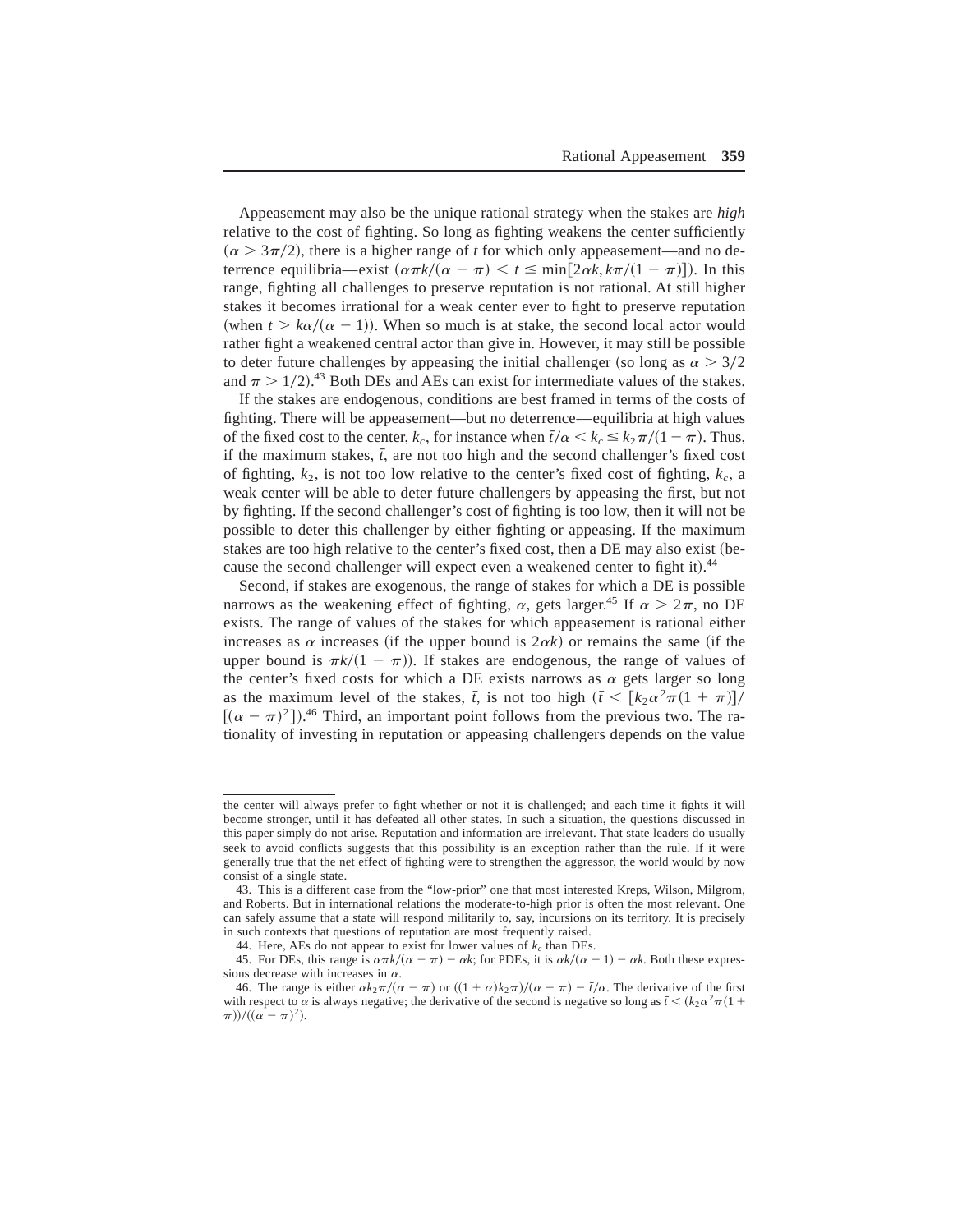of the stakes and the costs of fighting. What inferences are drawn about resolve depends on the particular circumstances in which one fights or appeases. One cannot conclude from observing a state appease in one setting that it will do so when the stakes or costs of fighting are different. In fact, given that both appeasement and deterrence equilibria exist across a wide range of parameter values, one cannot even conclude that a given actor will behave the same way when objective features of the setting are identical, if the actor thinks the beliefs of observers are different in the two cases. If the stakes are exogenous, one does not have to fight in either low or high stakes conflicts to preserve one's reputation for fighting when the stakes are intermediate. Actually, fighting when stakes are relatively high or relatively low will not improve one's reputation (because even strong actors should appease in those circumstances), and will merely produce fixed costs.<sup>47</sup> If the stakes are endogenous, the fact that a state appeases when the cost of fighting is high tells observers nothing about whether it would fight when the cost is lower, because even highly resolute states will appease when costs are high.<sup>48</sup>

Thus, when Oliver Harvey, principal private secretary to Lord Halifax, wrote in the late 1930s that: "It is not possible to take a strong line in one quarter and an apparently weak one in another indefinitely," he was wrong. Such inconsistency is just what a rational model of reputation formation would prescribe.<sup>49</sup> Nor does Ronald Reagan's assertion that it was necessary to defeat the Nicaraguan Sandinistas to prevent a "collapse" of U.S. credibility worldwide make sense, if one views Nicaragua as a low-stakes case.<sup>50</sup> On the other hand, Margaret Thatcher's comment that if Britain failed to defend the Falklands, it might prompt similar challenges in places such as Gibraltar and Belize is not so absurd, because the stakes would probably be viewed as quite similar.<sup>51</sup>

The way reputation-formation incorporates consideration of costs of fighting provides more leeway for leaders than is usually recognized+ As the fixed cost of fighting increases, one passes a threshold at which appeasement becomes the only pooling equilibrium. Because strong players would not fight at this point, weak ones no longer need to fight to impersonate them. Were North Korea to acquire nuclear weapons and the United States to appease it, this might send all sorts of dangerous messages to the world. But it would not indicate that the United States lacked resolve to fight challenges from nonnuclear powers. Nor would appeasing

47. If resolve were modeled as continuous rather than as two types, appeasement at high or low stakes would reveal that one was not of the small minority of extreme conflict-seekers. But the slight loss in reputation would often be offset by the gain in conserved resources.

<sup>48.</sup> This confirms the insight of Jervis (1991, 27): "If a country retreats rather than pay an enormous price for an object of little intrinsic value, it is not clear that others should or will expect it to back down on issues that matter more to it." The model shows that others should not make such inferences.

<sup>49.</sup> Quoted in Jervis 1991.

<sup>50.</sup> *New York Times*, 28 April 1983, A12, quoted in Walt 1991.

<sup>51.</sup> *New York Times*, 22 April 1982.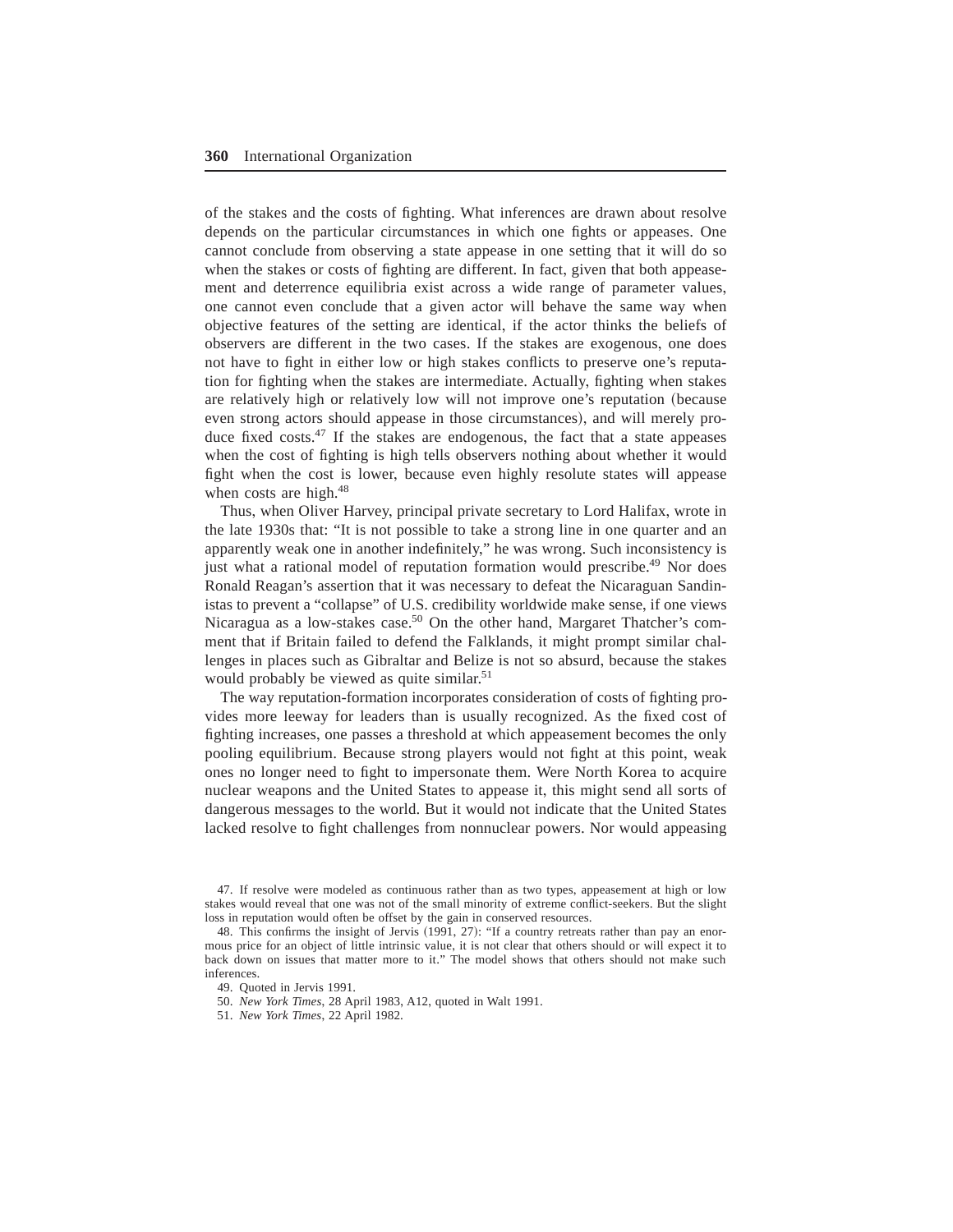the Soviet Union in the Cuban Missiles Crisis have implied a softness on the United States's part in cases where nuclear escalation was less likely.<sup>52</sup>

Fourth, whether fighting to invest in reputation makes sense depends not just on characteristics of the central actor,  $k_c$ , but also on those of its future challengers,  $k_2$ . The way it does so is counterintuitive. Given  $k_c$ , the more bellicose a future challenger is expected to be (the lower is  $k_2$ ), the more likely it is that the central actor's only equilibrium strategy will be to appease in the first interaction.<sup>53</sup> It might seem that the prospect of facing a more bellicose challenger in the next stage should make weak states fight all the harder to boost their reputation for resolve. However, even strong states will do better in such cases to conserve resources—and so weak states should do the same. Only when states anticipate facing challengers that are not too bellicose (relatively high  $k_2$ ) is it rational to fight to invest in reputation.<sup>54</sup>

Fifth, anticipatory appeasement—deliberately placing lower demands on opponents that have less to lose from fighting—is rational in models of reputationbuilding that take into account limited resources. In such cases, even the classic deterrence model must include some element of anticipatory appeasement.<sup>55</sup>

Sixth, as critics of rational deterrence theory have noted, a great deal depends on the central actor's initial reputation,  $\pi$ . But there is no straightforward relationship between  $\pi$  and equilibrium strategy. It is not the case that central actors with a strong initial reputation are more likely to fight to preserve it—this depends on the stakes, the costs, and the weakening factor. In fact, sometimes higher initial reputation increases the range of parameter values for which appeasement rather than fighting is the equilibrium response+ AEs continue to exist—and sometimes DEs do not—at high values of  $\pi$ .

Within the range of parameter values for which both appeasement and deterrence equilibria exist, which equilibrium is played depends on the players' beliefs. Critics of game theoretic analyses are right to point out that theory tells one little

52. Robert Kennedy's rhetorical question "if Americans did not stop Communism in South Vietnam, how could people believe that we would stop it in Berlin?" actually has a straightforward answer. If the United States could demonstrate that for it the objective stakes were higher in Berlin than in Vietnam—as even the Soviets clearly believed at the time—that would be sufficient (quoted in Ball 1982, 382).

53. More precisely, for a given  $k_c$ , as  $k_2$  falls one passes from the range in which both deterrence and appeasement equilibria are possible into the range in which only appeasement equilibria exist (that is, from  $k_c < k_2\pi/(\alpha - \pi)$  to  $k_2\pi/(\alpha - \pi) < k_c < k_2\pi/(1 - \pi)$ ).

54. This also suggests that scholars who seek to predict the outcome of crises by focusing on the relative power of just those states in conflict may be missing something: whether or not a state fights should depend also on the relative power and vulnerability of future opponents.

55. It might seem that this part of the model, which assumes the center knows the challenger's type, underpredicts conflict. As Fearon (1995), has pointed out, interstate conflicts can arise because of twosided incomplete information about states' net benefit from fighting. This is quite compatible with the model presented here. One might assume a small, zero-mean, stochastic element,  $e$ , in the center's perception of the second challenger's cost of fighting, so that  $k_2 = k_{2t} + e$ , where  $k_{2t}$  is the true value of the second challenger's fighting cost. This would render Fearon-type conflicts possible without changing the predictions: the center would still engage in anticipatory appeasement.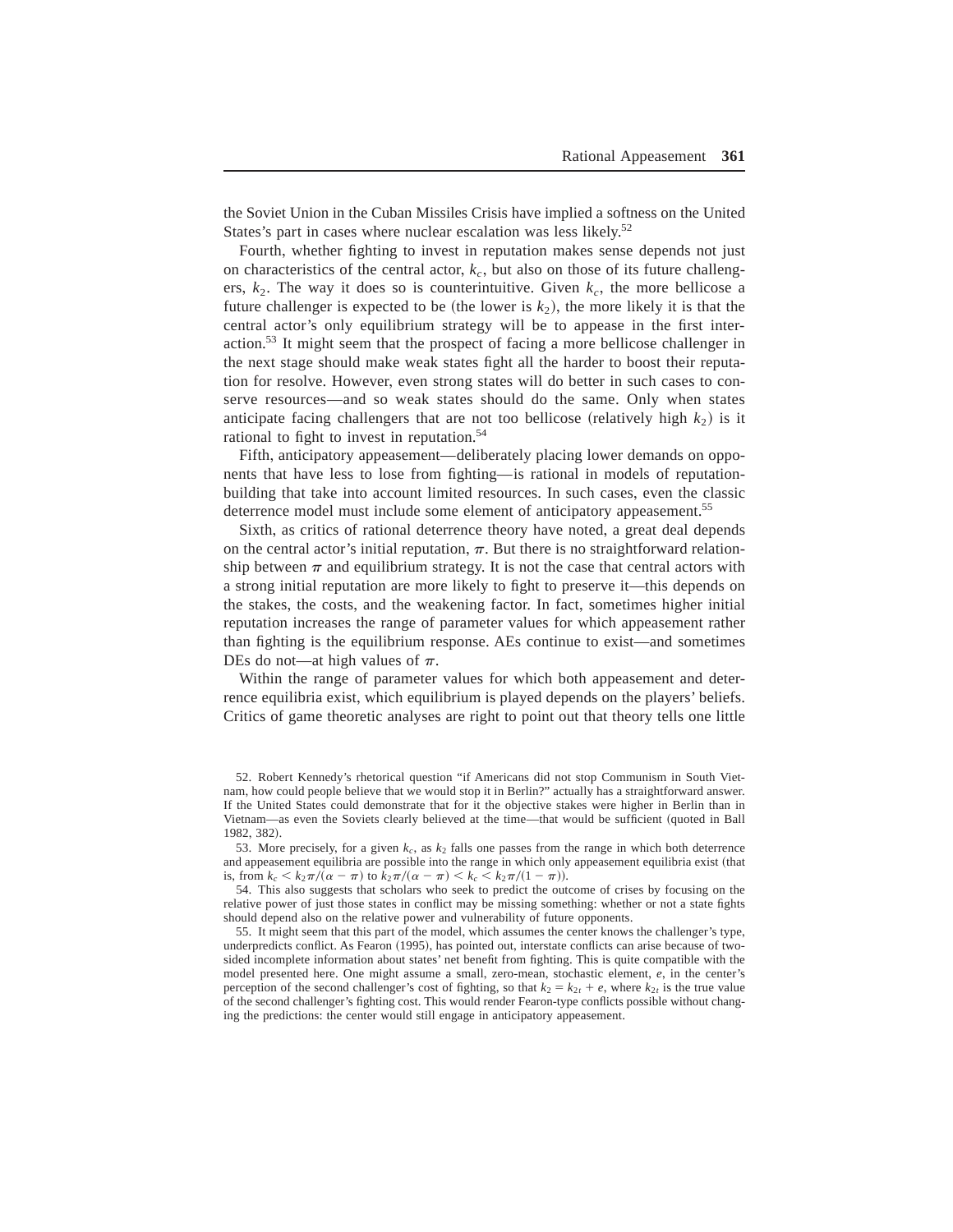about how these beliefs form. Despite substantial efforts to refine equilibrium concepts, assumptions about off-equilibrium-path beliefs remain rather arbitrary. But it is not true that the importance of such unconstrained beliefs renders game theoretic analysis irrelevant: one needs to analyze the games to know when and how exogenous beliefs matter.

## **Imperial Appeasement and Deterrence: Two Cases**

Empires have adopted different strategies toward external aggressors (and their own rebellious subjects). The British after 1865 achieved considerable success by appeasing challengers.<sup>56</sup> In Spain in the first half of the seventeenth century, an attempt to build reputation by fighting accelerated the empire's decline.<sup>57</sup> The following brief discussions do not pretend to summarize the abundant historical scholarship on these cases. Nor do they offer in any sense a test of the main argument, which must stand or fall on the validity of its logic. My aim is just to show its relevance. Certain historical episodes that seem puzzling when viewed from the perspective of the chain-store model make a lot more sense once the possibility of rational appeasement is recognized. In these two important cases, selective appeasement was more—and reputation-building less—effective than conventional wisdom and previous models would imply.

In the British case, the chain-store logic—or perhaps some adaptation of it such as that in Alt, Calvert, and Humes—would predict that Britain's acts of appeasement would trigger immediate challenges by other potential adversaries.<sup>58</sup> Similarly, conventional models of deterrence would predict that Spain's repeated military responses to perceived challenges would deter others. In both cases, events unfolded differently, in ways consistent with rational appeasement models. British appeasement in one arena made deterrence credible in others. Spain's aggressive reputation-building left it vulnerable to attacks from other quarters. Britain's appeasement of Germany was the main case that Powell addressed, and it is likely that British uncertainty about Adolph Hitler's aims was—as he argued—part of the story.<sup>59</sup> But this was not the only reason Britain appeased. The record of pol-

56. The Roman Empire also survived in part by appeasing challengers on its vast periphery to preserve military forces that could respond to threats elsewhere. See Treisman 2002.

57. Thus, this is a case of "off-equilibrium-path" play. Why Spanish leaders apparently got the model wrong is best left to historical experts. That officials do sometimes make mistakes seems hard to deny. In this case, Spain suffered consequences consistent with the structure of the games sketched above.

58. Alt, Calvert, and Humes's case 3" appears to be the relevant one (1988, 452). In this case, the first challenger challenges; if the hegemon appeases, the second challenger also challenges. Yet in the British case, France did not immediately challenge Britain after it appeased the United States. Instead, it backed off without a fight at Fashoda. My point is not to criticize the Alt et al. model for failing to explain cases the authors never claimed to address; it is just to show that certain historical cases appear inconsistent with the chain-store logic but are illuminated by the models of this article+

59. Powell 1996.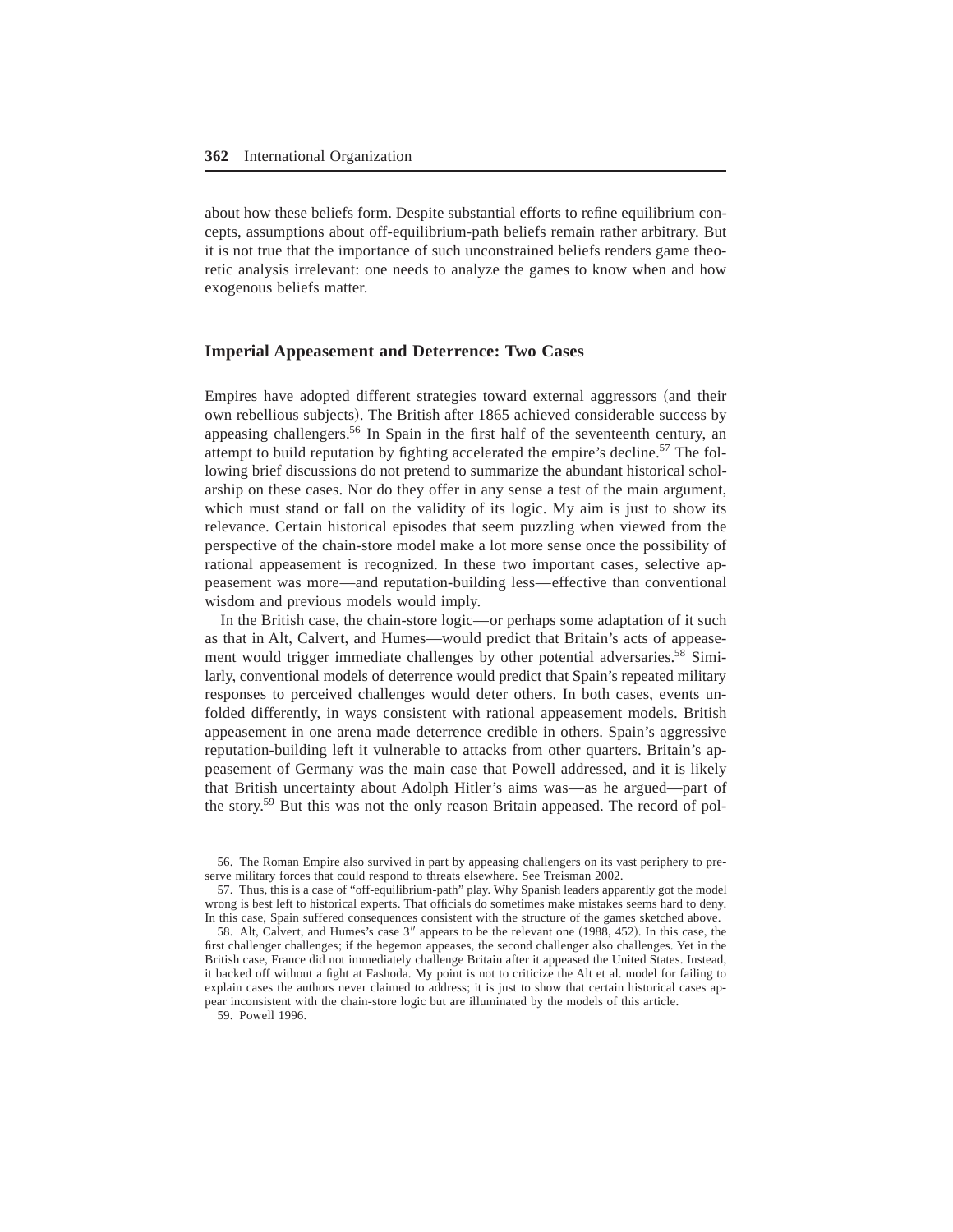icy debates suggests that British leaders were very concerned about the overstretching of military forces and the danger of provoking challenges elsewhere in the empire if they diverted resources to combat Germany. There was a side to British appeasement—even that of Hitler—that most closely fits the models of this article+

#### *Britain*

When Argentina invaded the Falkland Islands, British leaders argued that a forceful response was essential to deter attacks on the country's other imperial remnants— Gibraltar and Hong Kong. British strategy at the height of empire, however, was quite different. Whitehall showed a persistent willingness to appease some challengers to retain resources to deter others. Administering an empire on which the sun never set meant one simply could not respond to all challenges for, as the Earl of Rosebury put it in 1895, "did we not strictly limit the principle of intervention we should always be simultaneously engaged in some forty wars."<sup>60</sup> Kennedy has argued that British policy not just in 1938 but from 1865 to 1939 was essentially a policy of appeasement. This did not prevent the empire's decline. But it does appear to have slowed the inevitable disintegration far more than attempting to fight on many fronts simultaneously would have+ Moreover, Britain's reputation for resolve does not appear to have been seriously damaged by its public willingness to concede in various contests.

The most striking case of British appeasement concerned concessions to the United States in the late nineteenth century. In 1895, President Grover Cleveland intervened in a boundary dispute between Venezuela and the colony of British Guiana, warning that the United States would "resist, by every means in its power" any British attempt to occupy the disputed territory.<sup>61</sup> In 1898–99, the United States threatened to abrogate the Clayton-Bulwer Treaty with Britain and build a Central American canal. In 1902, President Theodore Roosevelt sent cavalry to resolve a border dispute between Alaska and Canada. In all three cases, the British backed down, agreeing to submit the Venezuelan dispute to arbitration, recognizing the U.S. right to build the canal, and essentially accepting the U.S. position on the Alaskan dispute.

Why did they do so? A war against the United States at this point would have been difficult to win. Objectively, the stakes were relatively low for Britain. But what about its reputation? One British newspaper, the *Saturday Review*, argued against appeasement on just these grounds: "perpetual surrender only means further demands, and either more concession or an aggravation of ill-feeling as a result of unexpected resistance."<sup>62</sup> Lord Salisbury and the British ambassador in Washington both advocated a tougher line on the Venezuelan dispute.

<sup>60.</sup> Kennedy 1981, 105.

<sup>61.</sup> Rock 2000, 27.

<sup>62.</sup> Ibid., 42.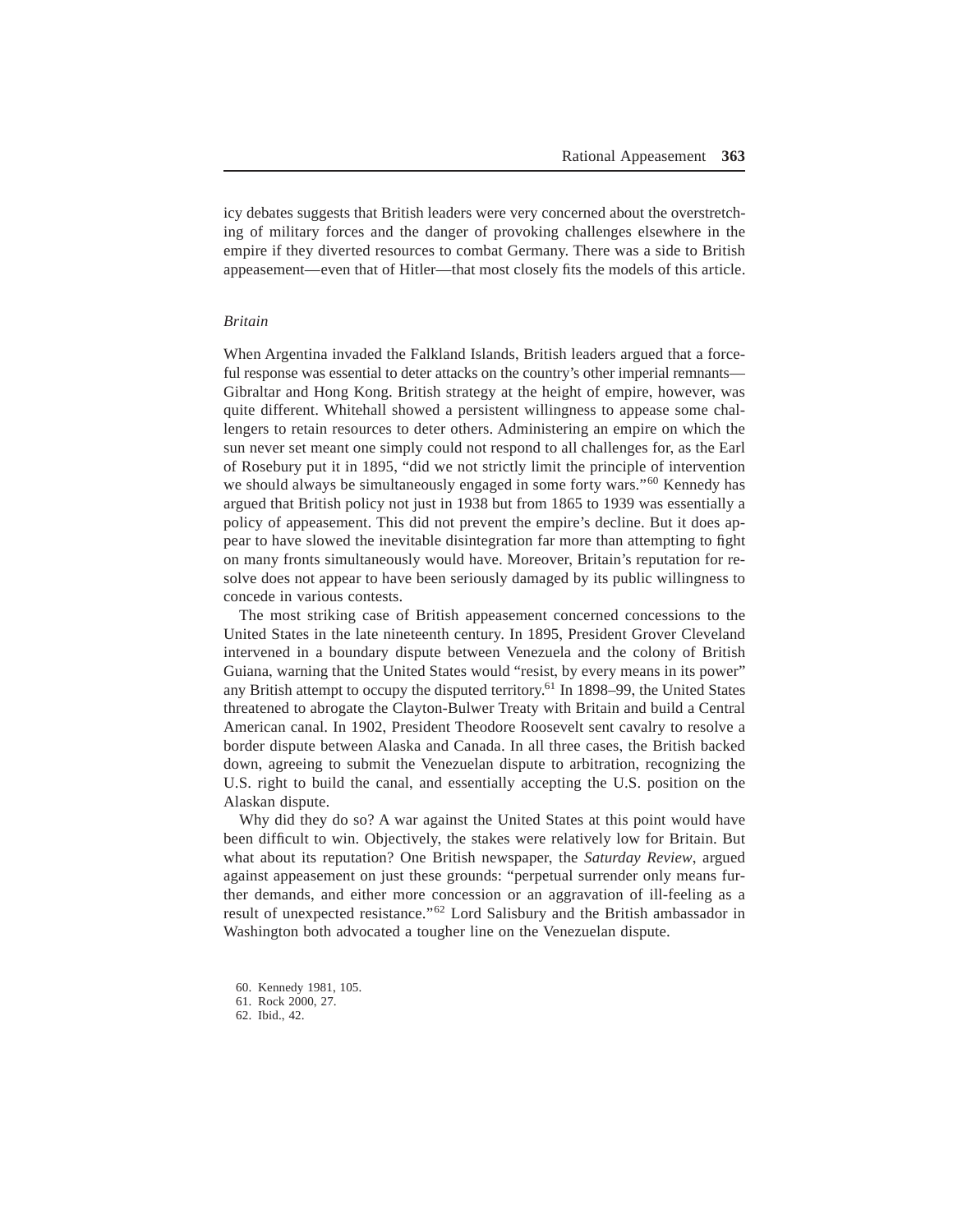The decisive consideration was probably Britain's need to stretch military resources to deal with other more important crises elsewhere.<sup>63</sup> The U.S. disputes coincided with the outbreak of the Boer War, which at its height diverted 300,000 British troops to South Africa, leaving the empire's defenses elsewhere "severely weakened."<sup>64</sup> Even South Africa was not the most urgent priority. As Kennedy notes:

Perhaps the most interesting aspect of the Venezuelan and Transvaal clashes was that they were *not* with the powers which most British imperialists considered to be the country's really serious rivals. Lurking in the background, the Cabinet and the press knew, was that formidable Franco-Russian combination, whose battlefleets were almost as large as the Royal Navy's and whose ambitions clashed with Britain's everywhere from the Mediterranean to the China Sea. If the Dual Alliance was the real foe, could the country afford the luxury of quarrelling with the other powers?<sup>65</sup>

The British and French in 1898 were racing each other to the source of the Nile+ In June 1900, the Boxer uprising in China prompted a great power intervention, which the British feared the Russians would exploit to grab Chinese territory. Had Britain been fighting the United States, it would have been harder to scare off the French at Fashoda in the Sudan. The empire would have stood in peril as other great powers sought to inflame its weak spots+

The British-U.S. conflicts meet the criteria under which appeasement will not undermine a state's reputation for resolve+ The stakes were low relative to the cost of fighting. These costs—given the distances involved—were potentially high. Britain's future challengers were perceived to be bellicose. Under these conditions, even a "strong" state would appease. Understanding this, Britain's global adversaries did not infer lack of resolve from its acquiescence to U.S. demands. The standard chain-store model implies that any act of appeasement reveals the appeaser to be "soft." Other challengers should therefore attack. This patently did not happen. Britain's retreat in the Venezuelan crisis in 1895–96 did not embolden France to take on the British in 1898 when its expeditionary force faced Kitchener's at Fashoda. The contrast is striking. On this occasion, the Royal Navy mobilized for war. It was the French who backed down.<sup>66</sup>

As relations with Germany deteriorated in the 1930s, British military planners continued to worry about the country's global exposure+ Although Hitler's intentions were certainly debated, policymakers also expressed another concern—that

<sup>63</sup>+ Lobell 2001 also argues that Britain was forced to choose its fights carefully during this period and relates the country's dilemma to the chain-store paradox.

<sup>64.</sup> Kennedy 1981, 113.

<sup>65.</sup> Ibid., 108-9.

<sup>66.</sup> Ibid., 112–13. In fact, not even the U.S. side viewed the British concessions as a sign of "softness+" In January 1896 the *Philadelphia Press* wrote of the British moderation on Venezuela that: "No American has dreamed of attributing this to cowardice" (quoted in Rock 2000, 43). Rock concludes there is no evidence that Britain's "capitulation on one matter elicited harsher demands on another."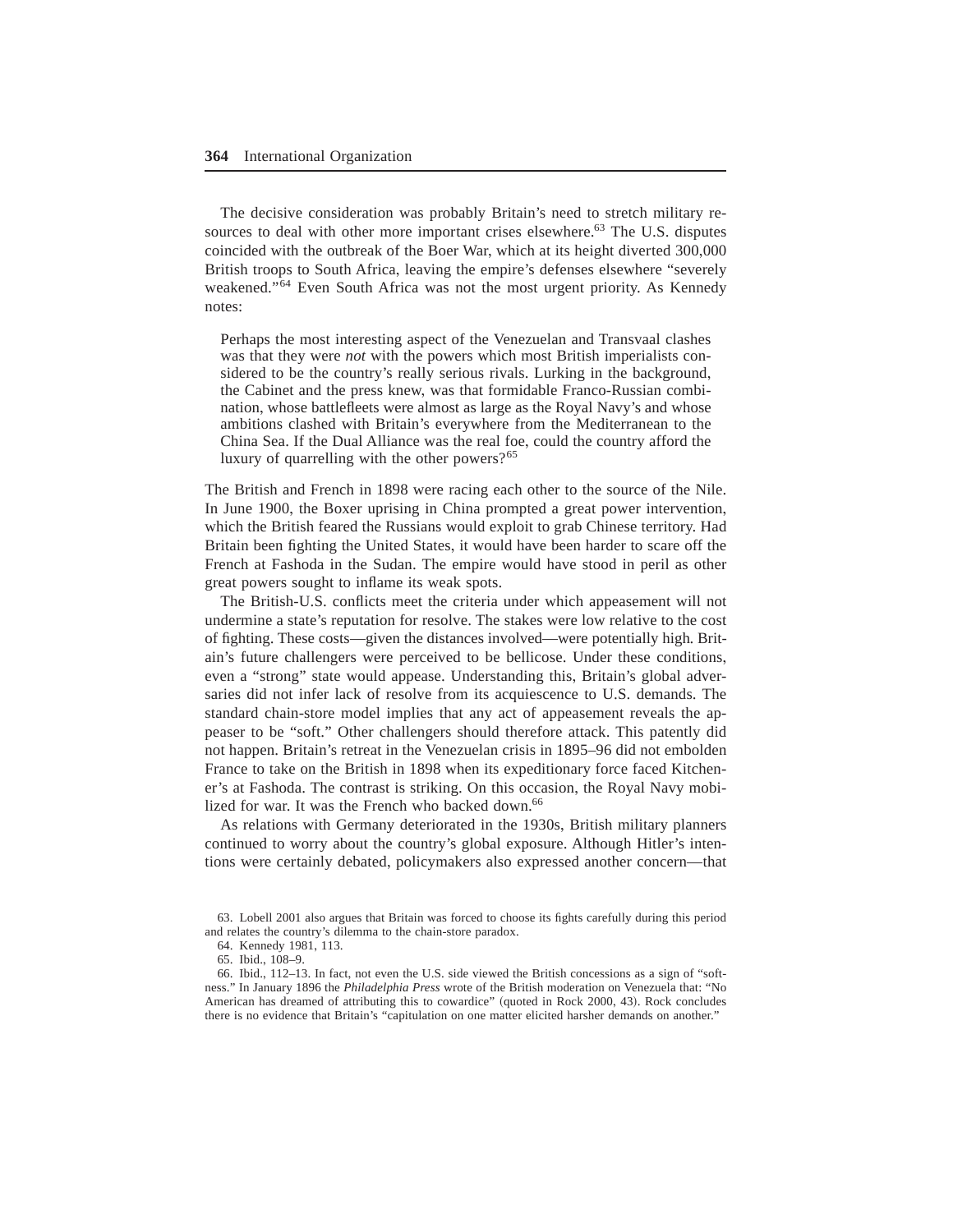a diversion of forces to Europe would undermine Britain's ability to deter challenges in the East. The British Chiefs of Staff warned in December 1937: "we cannot foresee the time when our defence forces will be strong enough to safeguard our trade, territory and vital interests against Germany, Italy and Japan at the same time" and urged the government to "reduce the number of our potential enemies and to gain the support of potential allies."<sup>67</sup> When Italy invaded Ethiopia in 1935, the British admiralty was determined to stay out of a Mediterranean conflict that would threaten its ability to "get an effective fleet to Singapore if a crisis developed in the Far East."<sup>68</sup> British strategy had traditionally prioritized the defense of India, Burma, the Middle Eastern countries and African colonies over fighting in Europe. International conflict would threaten the empire's internal cohesion+ As Lord Lothian put it: "Nehru is openly awaiting the next world war to let loose revolution in India."<sup>69</sup>

The choice in the 1930s was stark: continue to try to defend the empire, or concentrate on deterring the growing German threat. In a great irony, Chamberlain, as chancellor of the exchequer, was among the first to argue for the latter. He proposed to the cabinet in 1934 that they reduce expenditures on imperial defense to build an air force capable of deterring Hitler, and even suggested Britain should give up defending the naval base in Singapore. "This," Howard notes, "was even more than the former pacifist Ramsay MacDonald was prepared to accept."<sup>70</sup>

That Chamberlain could make this remarkable suggestion in 1934 suggests that uncertainty about Hitler's aims (as emphasized by Powell) was not the only reason the British opted for appeasing Germany. In fact, Chamberlain appears to have had quite a realistic view of the Nazi threat from the start.<sup>71</sup> His eagerness to appease seems to have increased as the evidence of Hitler's global ambitions mounted. The episode highlights the context of severe resource constraints within which all strategic decisions were made. Chamberlain's arguments with the military planners in the mid-1930s were not over appeasement versus deterrence, but whether to spend available funds on warships to deter Japan or aircraft to deter Germany.<sup>72</sup> Unfortunately, he lost the debate.

#### *Spain*

Around 1615, the Spanish Habsburg Empire spanned the globe—from the Netherlands, Portugal, and Spanish Italy to Brazil, Mexico, Peru, and the Far East.

71. In 1934, Chamberlain urged the Air Ministry to come up with a plan "based on the consideration that Germany might become a major threat within five years" (Hughes 1988).

72. Ibid., 861.

<sup>67.</sup> Ibid., 287.

<sup>68.</sup> Howard 1981, 103-4.

<sup>69.</sup> Kennedy 1981, 294.

<sup>70.</sup> Howard 1981, 109.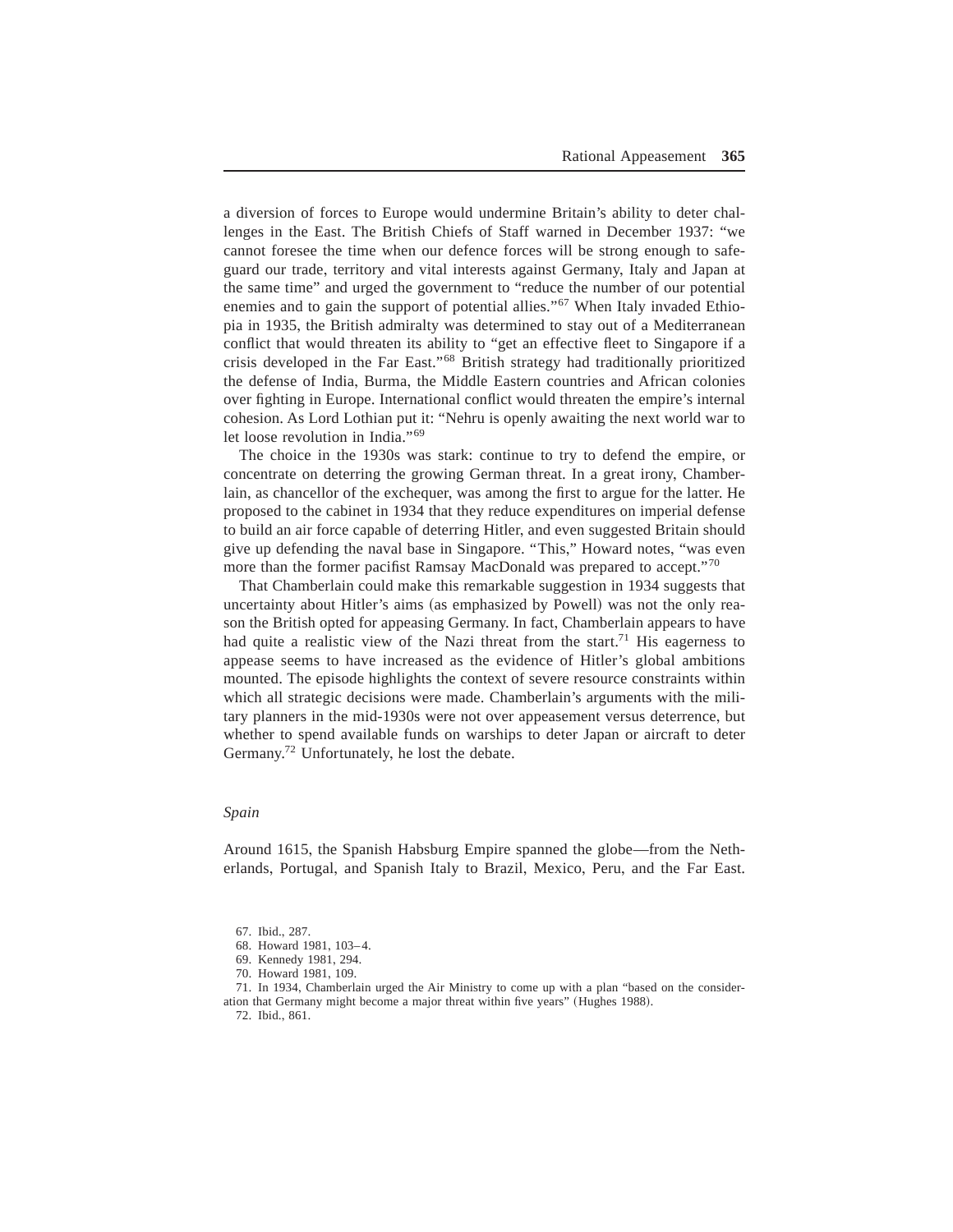Within Europe, Spain had achieved "undisputed primacy."<sup>73</sup> Just sixty years later, the state had become "the sick man of Europe."<sup>74</sup> Several reasons have been suggested for this precipitous decline. Droughts, plagues, and economic depression although not unique to Spain—all took their toll. In large part, the country's failure appears the result of a misguided preoccupation with the need always to fight to preserve reputation. This led to "fatal over-commitment . . . to foreign wars at a time when Castile lacked the economic and demographic resources to fight them with success."<sup>75</sup> Rather than increasing its security—as simple models of deterrence would predict—Spain's aggressive responses to challenges united all powers against it, while provoking internal rebellions and eroding public finances.<sup>76</sup> The case illustrates how resource constraints can undermine the effectiveness of attempts to deter by demonstrating resolve, as formalized in the previous models+

Spain's ascendancy early in the century owed much to the careful policies of Philip III's key minister, the Duke of Lerma. In 1604, Lerma made peace with England; in 1609, he signed a truce with the Dutch, who had been rebelling against Spanish rule since the 1560s; and in 1611, he arranged a marriage alliance with France. While neutralizing threats to the North, he redirected Spanish foreign policy toward the Mediterranean.<sup>77</sup>

This changed with Lerma's replacement in 1618 by Don Baltasar de Zúñiga and his nephew, the Count-Duke of Olivares. Henceforth, foreign policy focused on the need to preserve Spain's prestige+ According to Zúñiga: "a monarchy that has lost its *reputación*, even if it has lost no territory, is a sky without light, a sun without rays, a body without a soul."<sup>78</sup> This goal came to justify massive accumulation of public debt, for, as the marquis of Montesclaros, president of the state's Council of Finance, put it in 1625, "the lack of money is serious, but it is more important to preserve reputation."<sup>79</sup>

Preoccupation with reputation turned any international crisis into a test, failure at which would start the dominoes falling+ According to Olivares in 1635, "the first and most fundamental dangers threaten Milan, Flanders and Germany. Any blow against these would be fatal to this monarchy; and if any one of them were to go, the rest of the monarchy would follow, for Germany would be followed by Italy and Flanders, Flanders by the Indies, and Milan by Naples and Sicily."<sup>80</sup> This logic prompted a series of Spanish interventions that ultimately led to fifty years of war, First, Philip IV intervened to aid the Habsburg Emperor against Bo-

73. Elliott 1991, 89.

75. Elliott 1963, 380.

77. Darby 1994, 87.

80. Ibid., 97.

<sup>74.</sup> Ibid., 102.

<sup>76.</sup> In Kennedy's image, "Spain resembled a large bear in the pit: more powerful than any of the dogs attacking it, but never able to deal with all of its opponents and growing gradually exhausted in the process"  $(1987, 49)$ .

<sup>78.</sup> Elliott 1991, 93.

<sup>79.</sup> Ibid., 96.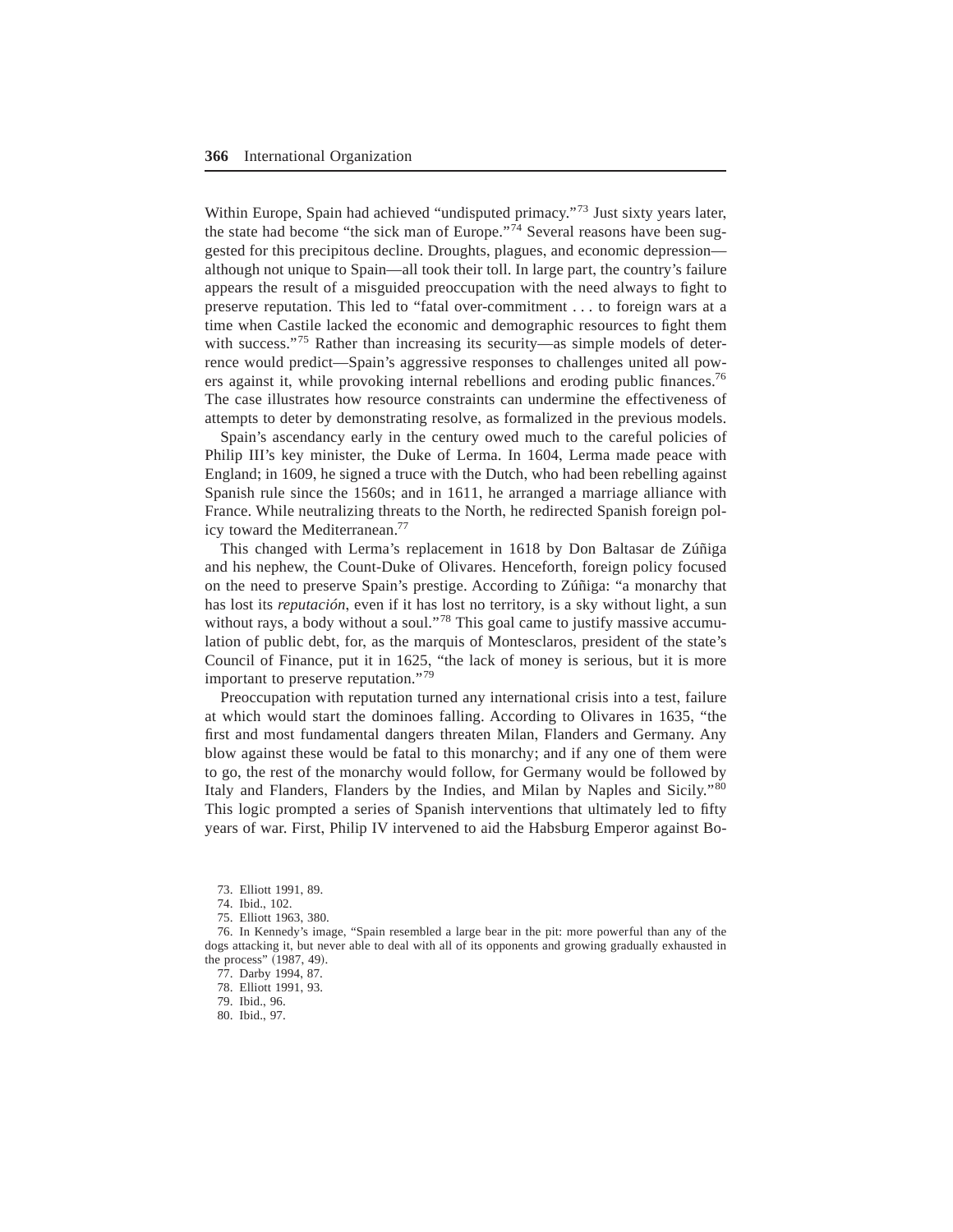hemian rebels. Spain renewed conflict with the Dutch, attempted disastrously to influence the Mantuan succession, and went to war with England and France. Efforts to centralize administration and squeeze additional revenues out of the Spanish heartland to finance these wars provoked uprisings in Catalonia and Portugal in 1640, followed by revolts of Naples and Sicily in 1647. War losses trimmed the empire's outlying territories, while regional fragmentation accelerated in the heartland, until the French Bourbons won control of the throne in 1701.

Other policies had been possible+ The Count of Humanes had proposed a course of strategic retreat similar to Lerma's. He argued in 1635 that Spain should abandon the Netherlands, make Milan an independent duchy, and use the money thus saved to enhance defenses of peninsular Spain and the Indies. Much later, in the 1660s, Olivares's son-in-law, the Duke of Medina de las Torres, advocated a conciliatory approach. In Medina's view, "the true reputation of states does not consist of mere appearances, but in the constant security and conservation of their territories, in the protection of their subjects and the well-being thereof, in the respect which other princes have for their authority and military strength."<sup>81</sup>

To a traditional deterrence theorist, the futility of Spain's efforts to nurture its reputation should seem puzzling. Philip IV's evident readiness to fight might have been expected to deter subsequent challenges. Sending troops to Bohemia should have intimidated the Dutch rebels. It did not. Instead, the Dutch, under the "war party" of Maurice of Nassau, refused to extend the Twelve Year Truce with Spain when it ended in 1621 and sent support to the Habsburgs' Protestant opponents.<sup>82</sup> According to the conventional logic, Spain's intervention in the Mantuan crisis should also have deterred the Dutch. The opposite occurred. Whatever it did for Philip's *reputación*, his Italian campaigns absorbed resources. He was forced to sharply reduce support to Spanish forces in the Netherlands, where total financing dropped from 39 million florins in  $1621-25$  to 29 million in  $1626-30.^{83}$  The Dutch responded by stepping up attacks, capturing the Spanish treasure fleet in 1628, taking towns in the Rhineland and Brabant in 1629, and occupying the Brazilian province of Pernambuco in 1630.

The trade-off Spain faced under Philip IV was exactly that captured by the rational appeasement model. Foreign interventions may indeed have enhanced the state's reputation. However, these actions tied up troops that could not simultaneously deter attacks elsewhere and helped undermine Madrid's fiscal solvency, inviting additional challenges. Spain was sometimes engaged on three fronts simultaneously.<sup>84</sup> Fighting the French on the continent and intervening in Italy, it had fewer resources to protect its overseas possessions from Dutch penetration.

<sup>81.</sup> Elliott 1989, 135.

<sup>82.</sup> Gutmann 1988.

<sup>83.</sup> Parker 1979, 38.

<sup>84.</sup> Kennedy 1987, 49.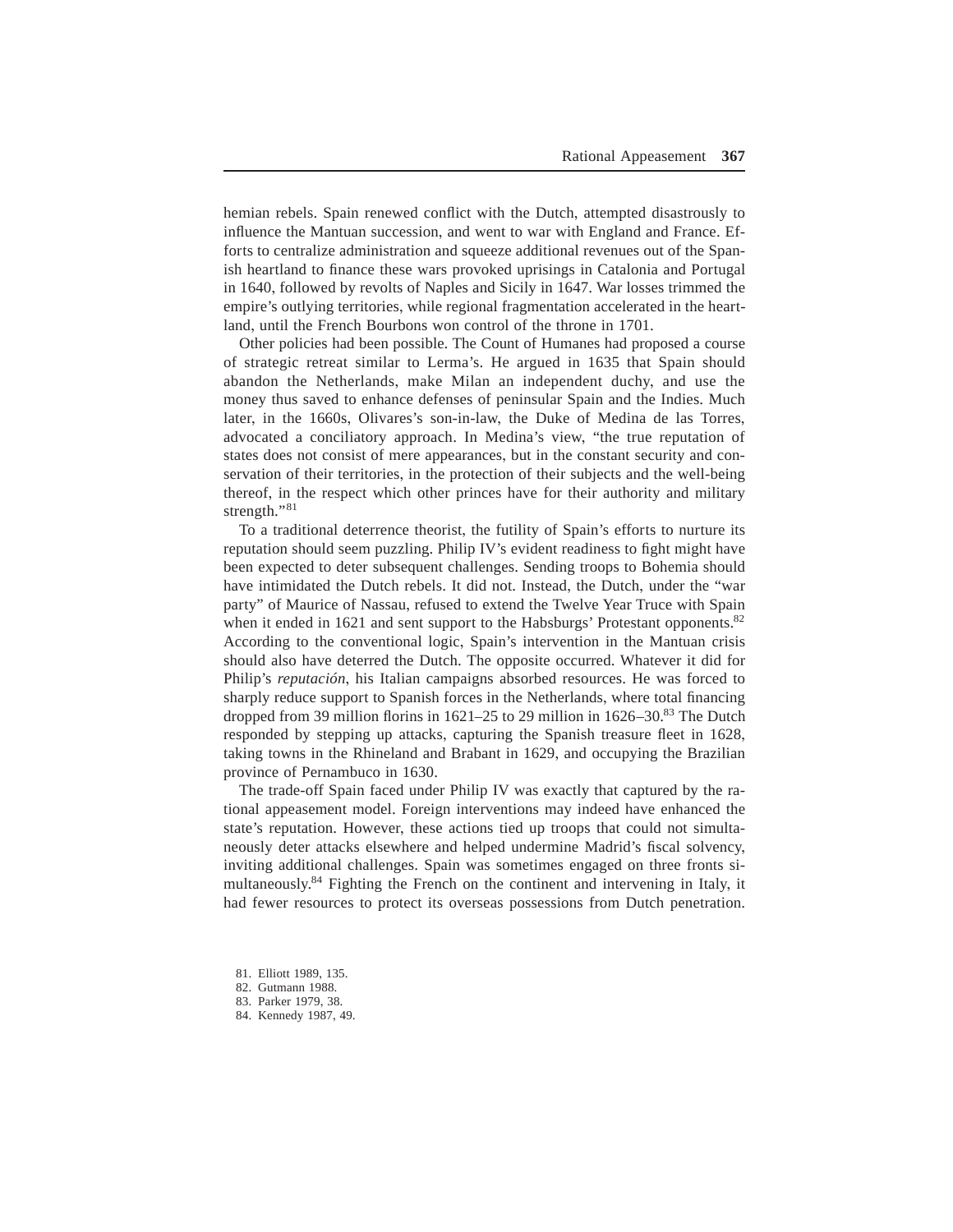By 1640, the monarchy could not even deter internal revolts as close to home as Catalonia.

## **Conclusion**

For actors with limited resources facing multiple potential challenges, selective appeasement can be rational. If the stakes of conflict are either high or low, or if the costs of fighting are high, it may be the only rational strategy. Fighting an early challenge is sometimes unnecessary to deter later ones—and sometimes counterproductive. If even "tough" states would appease, it is unnecessary; if the loss of resources outweighs any reputational gains, it is counterproductive+ Even when it is rational to fight an early challenge, it will be optimal to lower future demands on more bellicose potential challengers.

Recognizing this—and modeling the point formally—serves several purposes. First, it has implications for security policy. In defending—and sometimes devising—policies, U.S. leaders have often appealed to a view of reputation as fragile and universally exposed. If such arguments are sincerely believed, a closer look at the logic suggests they need to be rethought. If they are mostly rhetorical, an understanding of their logical weaknesses should help guard listeners against political manipulation. Adversaries do not have reason to draw far-reaching conclusions about U.S. resolve from settings in which the stakes are very high or very low. Realizing this might help reduce the dissonance strategic planners must feel as they promise to "meet every threat" while budgeting for just two major wars.

In practice, most state leaders must realize there is a trade-off between losing reputation and losing enforcement resources. Yet many still seem to find themselves stuck, unwilling to bear what they perceive to be large reputational costs. This surely was the main reason Richard Nixon and Henry Kissinger delayed leaving Vietnam. But there is a saving grace in such situations that few leaders seem to notice: the higher are the resource costs of intervening, the lower the reputational costs of withdrawing+ To leave Vietnam, given how costly it had become, would signal little about American resolve because almost any rational regime even highly resolute ones—would do the same.<sup>85</sup> Similarly, states that withdraw from low-stakes conflicts should suffer only minimal loss of credibility. Objectively, Lebanon in the 1980s had little obvious importance for the United States. Thus, when George Shultz claimed after the 1983 marine barracks bombing that: "If America's efforts for peaceful solutions [in Lebanon] are overwhelmed by brute force, our role in the world is that much weakened everywhere," he was stating

<sup>85.</sup> George Ball cautioned at the time that fighting when the costs were so high that even resolute, rational players would withdraw could even damage a state's reputation—for rationality: "What we might gain by establishing the steadfastness of our commitments, we could lose by an erosion of confidence in our judgment" (Ball 1982, 382).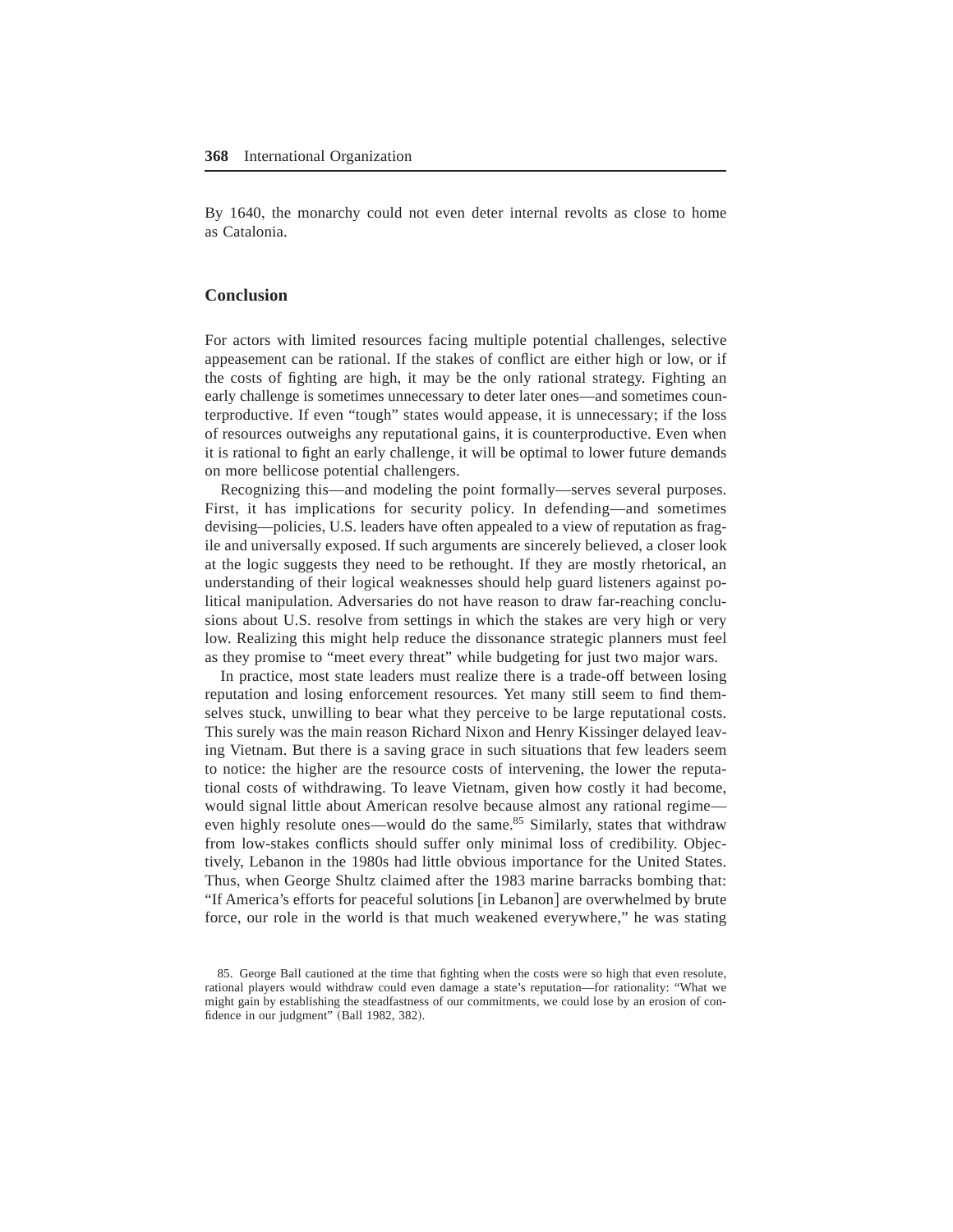the point in far too general terms.<sup>86</sup> Other terrorist groups hoping to dislodge the United States from bases in the Middle East might indeed take heart.<sup>87</sup> But Soviet leaders did not draw inferences about American resolve.<sup>88</sup>

The model also has implications for theory and empirical testing in international relations. The rather extreme—and often empirically unsupported—predictions of deterrence theory have prompted some to reject rationalist explanations of conflict behavior. I show that introducing resource constraints into the standard model leads to more nuanced and plausible results+ At the same time, this model—like most others of international signaling—highlights the importance of what game theorists call "off-equilibrium-path beliefs"—hypothetical interpretations of events that players believe will not occur. To study the formation of such beliefs, it may indeed be necessary—as critics of rationalist analysis argue—to turn to the social psychologists+

On the empirical side, the model suggests some hypotheses that might be tested against those of psychological models of reputation formation+ One could test whether observers generalize more readily between cases in which stakes or costs of fighting are similar. One might explore whether states in fact have multiple reputations, conditioned on the stakes. Most empirical studies try to trace the incidence of violent conflict to characteristics of the states involved. The model suggests this is incomplete. A state's motive to fight challenges should depend also on the expected bellicosity of future challengers. Including some estimate of this might improve predictive power.

Finally, however, the analysis suggests both that one should not expect too much from rational reputation models and that one should not conclude too quickly that they are wrong. Because both appeasement and deterrence equilibria are often possible for the same parameter values, most behavior could be rationalized in some way. To generate models with more predictive power and the fragility necessary for easy falsification, scholars may have to incorporate insights from psychology about how beliefs form and test for the existence of specific beliefs. In short, even those who keep the rationalist approach to explaining international behavior may need to learn more about the human mind as well as about deductive logic+

## **Appendix: Proofs of Propositions**

*Proof of Proposition 1.* Note that it is sufficient to identify perfect Bayesian equilibria (PBEs), because Fudenberg and Tirole (1991) establish that any PBE in a game of this type (a multiperiod game with observed actions in which players each have no more than two

88. Jervis 1991, 41.

<sup>86.</sup> Quoted in Jervis 1991.

<sup>87.</sup> Osama bin Laden, in 1996, called the U.S. pullout from Beirut a sign of American softness. Saddam Hussein also mentioned the Beirut bombing in a speech in early 1990. If he deduced from this that the United States would not oppose his invasion of Kuwait, he was misreading the stakes in the two cases. While Lebanon produces little oil, the Gulf states' output is important for the world economy.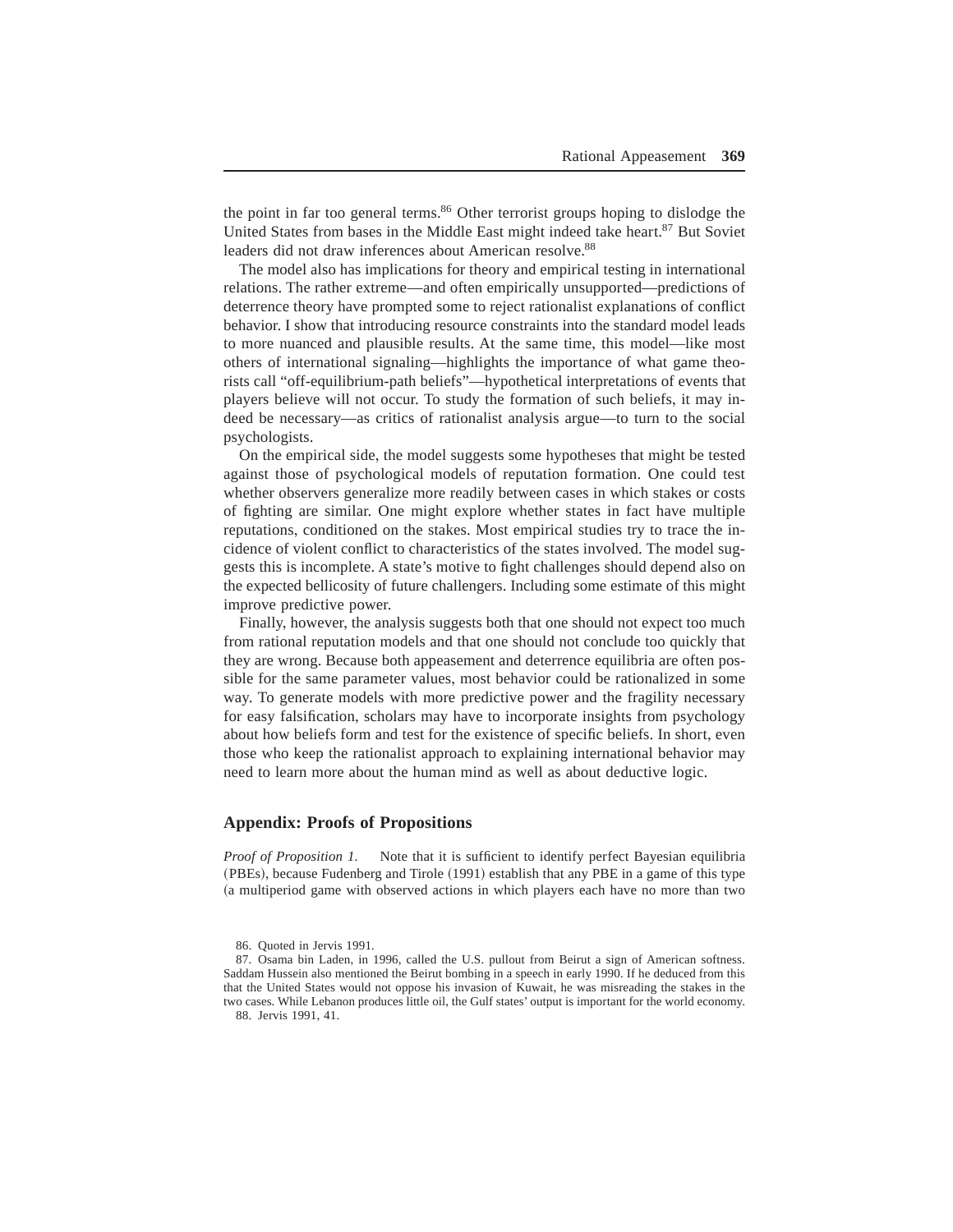types, and types are independent and have nonzero probability) is also a sequential equilibrium. A PBE (in the sense of Fudenberg and Tirole 1991) of this game is a profile of behavioral strategies and beliefs such that:  $(1)$  each player maximizes its expected utility from each information set onward, given the player's beliefs at that information set,  $(2)$  beliefs at all information sets that are reached with positive probability in equilibrium are derived using Bayes' Rule, and  $(3)$  beliefs about player *i* at period  $t + 1$  depend only on the history of play up to  $t - 1$  and player *i*'s period-*t* action.

1. If  $t < k$ , even  $C_s$  appeases at time 4. Knowing this,  $L_2$  always challenges at time 3, so there can be no DE. Denote the belief at information set h<sub>i</sub> " $\mu_i$ ." In a DE, both  $C<sub>S</sub>$  and  $C<sub>W</sub>$  must fight at time 2, on or off the equilibrium path. Given this, the only consistent belief at h<sub>1</sub> is  $\mu_1 = \pi$ . Thus, *L*<sub>2</sub>'s expected payoff from challenging,  $\pi(-t - k)$ , is only less than or equal to that from acquiescing,  $-t$ , if  $t \leq k\pi/2$  $(1 - \pi)$ . This is required for either on- or off-equilibrium path DE. For any  $k \le t \le k\pi/(1 - \pi)$ , the following behavioral strategies and beliefs

constitute a DE:  $L_1$  plays a;  $L_2$  plays a at  $h_1$ , c at  $h_2$ , a at  $h_3$ ;  $C_s$  plays F at all its choice nodes (time 2 and 4);  $C_W$  plays F at its time-2 choice node, and A at its three time-4 choice nodes. Beliefs are at h<sub>1</sub>,  $\mu_1 = \pi$ ; at h<sub>2</sub>,  $\mu_2 = 0$ ; at h<sub>3</sub>,  $\mu_3 = \pi$ .

2. The definition of on-equilibrium-path PDE requires  $C_W$  to mix at time 2, which requires that  $C_W$  get the same expected payoff from A and F. For this,  $L_2$  must also mix at h<sub>1</sub>, h<sub>2</sub>, or both. ( $C_W$ 's payoff from F is a convex combination of  $-k$  and  $t - k$ ; that from A is a convex combination of  $\theta$  and  $t$ .) There are two ways  $C$ 's expected payoffs from A and F could be equalized:  $(1) L_2$  always plays a at h<sub>1</sub>, and mixes at  $h_2$ ; (2)  $L_2$  mixes at  $h_1$ , and either always plays c or mixes at  $h_2$ . Case (1) is impossible because if  $L_2$  always plays a at  $h_1$ ,  $C_s$  would always play F at time 2; given this, any *C* who plays A at time 2 must be weak and  $L_2$  will prefer always to play c at  $h_2$ rather than mixing as supposed. So in any on-equilibrium-path PDE,  $L_2$  mixes at h<sub>1</sub>.

 $C<sub>S</sub>$  must play F at time 2 in this equilibrium. To see this, note that for  $C<sub>W</sub>$  to mix, as supposed, it must be that  $x - y = -k/t$ , where *x* is the probability that  $L_2$  plays c at  $h_1$  and *y* the probability  $L_2$  plays c at  $h_2$ . If this is true,  $C_S$  must play F at time 2, because its expected payoff from A,  $y(t - k) + (1 - y)t$ , is less than that from F,  $2x(t-k) + (1-x)(2t-k) = 2t - k(x+1)$ , given  $x - y = -(k/t)$ . For L<sub>2</sub> to mix at h<sub>1</sub>, it must get equal expected utility from a and c. This implies  $\mu_1 = t/(t + k)$ . The belief at  $h_1$  must be derived by Bayes' Rule from the equilibrium strategies. This implies:  $\mu_1 = Pr(\text{strong}|F \text{ at time 2}) = \pi/(\pi + (1 - \pi)p_w)$ . In equilibrium,  $\pi/(\pi + (1 - \pi)p_w) = \mu_1 = t/(t + k) \Leftrightarrow t = (\pi/(1 - \pi))(k/p_w)$ . This condition is required in any on-equilibrium-path PDE.

In an off-equilibrium-path PDE,  $C_W$  must, by definition, mix off the equilibrium path at time 2. As before, this requires that  $L_2$  mix at h<sub>1</sub>. For this,  $L_2$ 's expected utility from c must equal that from a, given its belief  $\mu_1$ . This implies  $\mu_1$  =  $t/(t + k)$ . Consistency of beliefs, required by sequential equilibrium, means that  $\mu_1$  must be arbitrarily close to the belief that would be derived using Bayes' Rule from a slight perturbation of the equilibrium strategies in which  $L_1$  plays c with positive probability. Note that, off the equilibrium path as well as on, for  $C_W$  to mix as assumed implies that  $C_S$  plays F at time 2. Thus, this limiting belief derived by Bayes' Rule must be  $\pi/(\pi + (1 - \pi)p_w)$ . In sequential equilibrium again  $\mu_1 = \pi/(\pi + (1 - \pi)p_w) = t/(t + k)$ , and  $t = (\pi/(1 - \pi))(k/p_w)$ .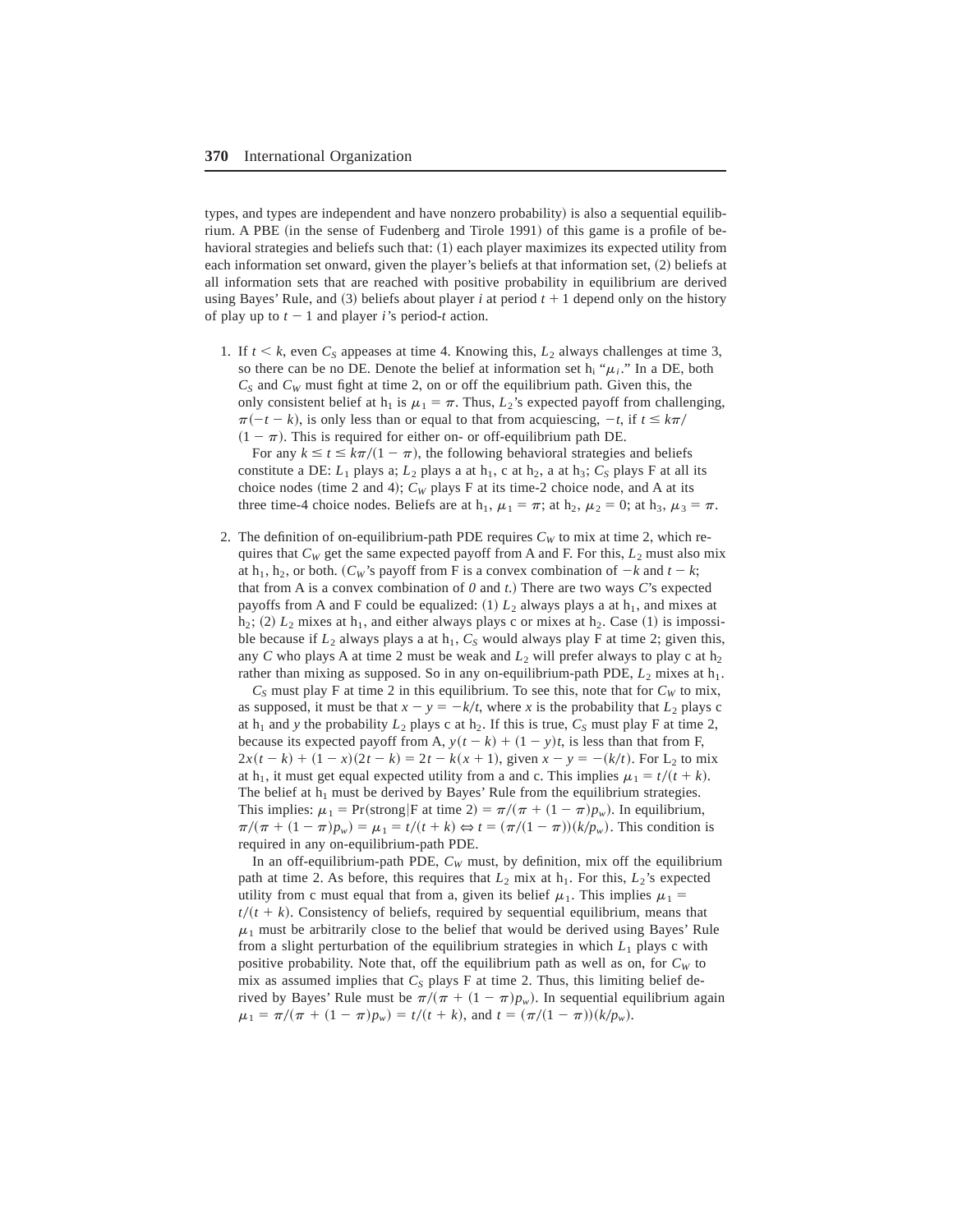*Proof of Proposition 2.* If  $t < \alpha k$ , even  $C_S$  appeases at time 4. Knowing this,  $L_2$  always challenges at time 3, so in any DE  $t \ge \alpha k$ . In a DE, both  $C_s$  and  $C_w$  must fight at time 2, on or off the equilibrium path. Given this, the only consistent belief at h<sub>1</sub> is  $\mu_1 = \pi$ .  $L_2$ 's expected payoff from challenging at h<sub>1</sub>,  $\pi$ ( $-(t/\alpha) - k$ ), is only less than or equal to that from acquiescing,  $-t$ , if  $t \le \alpha k \pi/(\alpha - \pi)$ . This is required for either on- or off-equilibriumpath DE.

For any  $\alpha k \le t \le \alpha k \pi/(\alpha - \pi)$ , the following behavioral strategies and beliefs constitute a DE:  $L_1$  plays a;  $L_2$  plays a at h<sub>1</sub>, c at h<sub>2</sub>, and a at h<sub>3</sub>;  $C_S$  plays F at all its choice nodes (time 2 and 4);  $C_W$  plays F at its time-2 choice node, and A at its 3 time-4 choice nodes. Beliefs are at h<sub>1</sub>,  $\mu_1 = \pi$ ; at h<sub>2</sub>,  $\mu = 0$ ; at h<sub>3</sub>,  $\mu_3 = \pi$ .

The definition of PDE requires that, either on or off the equilibrium path,  $C_W$  mix at time 2, which requires that it get the same expected payoff from A and F. As in the proof of Proposition 1, this requires that  $L_2$  mix at  $h_1$ , which here implies  $\mu_1 = \alpha t/(t + \alpha k)$ . For  $L_2$ to mix requires  $t \ge \alpha k$ , because if  $t < \alpha k$ , even  $C_s$  appeases at time 4, and  $L_2$  challenges at time 3. Denote the probability  $C_S$  plays F at time 2:  $0 \le p_s \le 1$ . On the equilibrium path, belief  $\mu_1$  must be derived by Bayes' Rule, which here implies Pr(strong F at time 2) =  $\pi p_s/(\pi p_s + (1 - \pi)p_w)$ . In equilibrium  $\pi p_s/(\pi p_s + (1 - \pi)p_w) = \mu_1 = \alpha t/(t + \alpha k)$ , which implies  $t = \pi p_s \alpha k/(\alpha (1 - \pi) p_w + \pi p_s(\alpha - 1)) \leq \alpha k/(\alpha - 1)$ . In an off-equilibriumpath PDE, consistency requires that  $\mu_1$  be arbitrarily close to the belief that would be derived using Bayes' Rule from the equilibrium strategies if these were perturbed so that  $L_1$  played c with arbitrarily small positive probability. This, again, implies  $\mu_1 = \pi p_s/$  $(\pi p_s + (1 - \pi)p_w)$ , so  $t = \pi p_s \alpha k/(\alpha (1 - \pi)p_w + \pi p_s(\alpha - 1)) \leq \alpha k/(\alpha - 1)$ . Thus,  $t \leq$  $\alpha k/(\alpha - 1)$  in any PDE.

*Proof of Proposition 3.* If  $t < k$ , even  $C_s$  appeases at time 4. Knowing this,  $L_2$  challenges at time 3, so AE requires  $t \ge k$ . As noted in the text, no off-equilibrium-path AEs exist. In an on-equilibrium-path AE, both  $C_S$  and  $C_W$  appease at time 2. Because both types appease at time 2, the belief at h<sub>2</sub> is  $\mu_2 = \pi$ .  $L_2$  will only play a if  $\pi(-t - k) \leq -t \Leftrightarrow t \leq$  $k\pi/(1 - \pi)$ . Given that  $L_2$  acquiesces at  $h_2$ , for  $C_S$  to play A there must be a belief associated with playing F that makes this unattractive. Sequential equilibrium permits arbitrary choice of belief here. I am interested in the broadest range of parameter values for which AE is possible. It is easy to check that  $\mu_1 = 0$  yields the loosest condition on *t*. If  $\mu_1 = 0$ , *L*<sub>2</sub> challenges at h<sub>1</sub>, resulting in a payoff for  $C_s$  of max $[t + t/\alpha - 2k, t - k]$ . Playing A yields *t*. Thus, if either  $\alpha k \le t \le 2\alpha k$  or  $k \le t \le \alpha k$ ,  $C_s$  may play A. Because  $L_2$  plays a at  $h_2$ ,  $C_W$  will also prefer A at time 2. Finally, given that *C* plays A at time 2,  $L_1$  prefers to challenge. So an on-equilibrium-path AE exists for any *t* such that  $k \le t \le k\pi/(1 - \pi)$ , and  $t \leq 2\alpha k$ .

For instance, for any  $k \le t \le \min[2\alpha k, k\pi/(1 - \pi)]$ , the following will be an AE:  $L_1$ challenges;  $L_2$  plays c at h<sub>1</sub>, a at h<sub>2</sub>, a at h<sub>3</sub>;  $C_W$  plays A at all its decision nodes;  $C_S$  plays A at time-2 and F at its time-4 nodes. Beliefs are at  $h_1$ :  $\mu_1 = 0$ ;  $h_2$ :  $\mu_2 = \pi$ ;  $h_3$ :  $\mu_3 = \pi$ .

The belief that a *C* who deviates from the equilibrium path to fight is "weak" might seem unreasonable. Kreps and Wilson call such beliefs "implausible."89 If, by contrast, any *C* that fights at time 2 is believed "strong" (while the belief about appeasers remains  $\pi$ ), the conditions for AE are not so different: either (1)  $t \leq k\pi/(1 - \pi)$  and  $k \leq t \leq \alpha k$ , or (2)

89. Kreps and Wilson 1982, 263.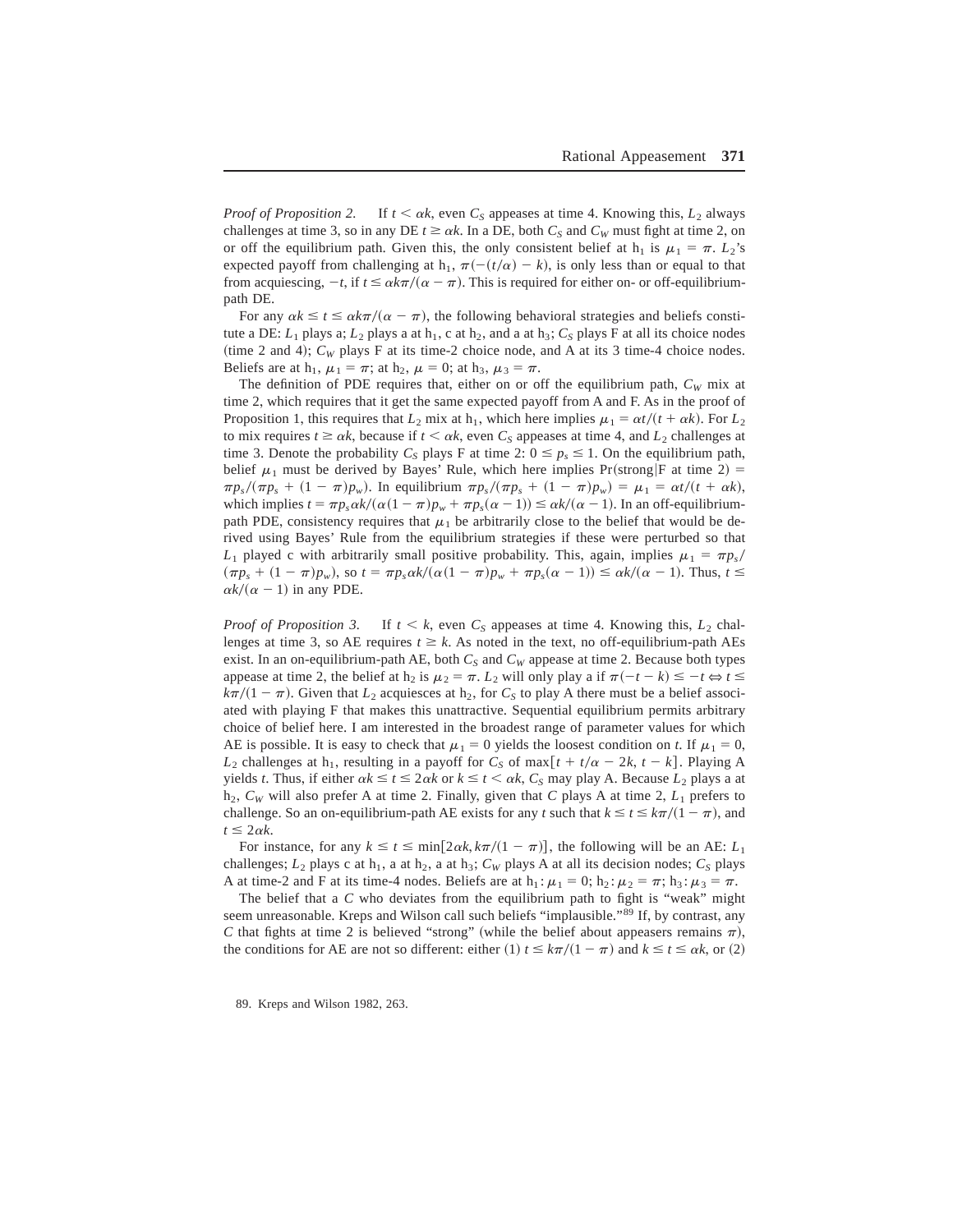$t \leq k\pi/(1 - \pi)$ ,  $\alpha k \leq t \leq 2\alpha k$ , and  $t \geq \alpha k/(\alpha - 1)$ . The only change is that a range of *t* from  $\alpha k < t < \alpha k/(\alpha - 1)$  is excluded.

*Propositions 4 and 5.* Because of space constraints, proofs are omitted here. They are available at  $\langle$ http://www.sscnet.ucla.edu/polisci/faculty/treisman $\rangle$ .

*Proof of Proposition 6.* At  $h_1$ ,  $L_2$  plays a only if  $\alpha k_c \le t_2 \le \alpha k_2 \mu_1/(\alpha - \mu_1)$  (given  $t_2 > 0$ ), so the upper bound on  $t_2$  such that  $L_2$  acquiesces increases with  $k_2$ . At h<sub>i</sub>,  $i = 2,3$ , *L*<sub>2</sub> plays a only if  $k_c \le t_2 \le k_2 \mu_i/(1 - \mu_i)$  (given  $t_2 > 0$ ). Again, the upper bound on  $t_2$ increases with  $k_2$ . At h<sub>4</sub>,  $L_1$  plays a (given  $t_1 > 0$ ) only if (1) it expects  $C_s$  to play F and  $C_W$ to play A at time 2, and  $t_1 \leq k_1 \mu_4 / (1 - \mu_4)$  or (2) it expects both *Cs* to play F at time 2 and  $t_1 \leq k_1/(1 - \mu_4)$ . The upper bound on  $t_1$  such that  $L_1$  acquiesces increases with  $k_1$ .

## **References**

Alt, James, Randall Calvert, and Brian Humes. 1988. Reputation and Hegemonic Stability: A Game-Theoretic Analysis. *American Political Science Review* 82 (2):445–66.

Ball, George W. 1982. *The Past Has Another Pattern: Memoirs*. New York: Norton.

Comfort, Nicholas. 1993. *Brewer's Politics: A Phrase and Fable Dictionary*. London: Cassell.

Darby, Graham. 1994. *Spain in the Seventeenth Century*. New York: Longman.

Elliott, J. H. 1963. *Imperial Spain, 1469–1716*. New York: Penguin.

———+ 1989+ *Spain and its World, 1500–1700: Selected Essays*+ New Haven, Conn+: Yale University Press.

 $-$ , 1991. Managing Decline: Olivares and the Grand Strategy of Imperial Spain. In *Grand Strat*egies in War and Peace, edited by Paul Kennedy, 87-104. New Haven, Conn.: Yale University Press.

Fearon, James. 1995. Rationalist Explanations for War. *International Organization* 49 (3):379-414.

Fudenberg, Drew, and Jean Tirole. 1991. Perfect Bayesian Equilibrium and Sequential Equilibrium. *Journal of Economic Theory* 53 (2):236-60.

Gaddis, John Lewis. 1982. *Strategies of Containment: A Critical Appraisal of Postwar American Na*tional Security Policy. Oxford: Oxford University Press.

Gutmann, Myron. 1988. The Origins of the Thirty Years' War. *Journal of Interdisciplinary History* 18  $(4):749-70.$ 

Harsanyi, John. 1967. Games with Incomplete Information Played by Bayesian Players, Part I: The Basic Model. *Management Science* 14 (3):159-82.

—. 1968. Games with Incomplete Information Played by Bayesian Players, Part II: Bayesian Equilibrium Points. *Management Science* 14 (5):320-34.

———+ 1968+ Games with Incomplete Information Played by Bayesian Players, Part III: The Basic Probability Distribution of the Game *Management Science* 14 (7):486–502.

Hirshleifer, Jack. 2001. Appeasement: Can It Work? *American Economic Review* 91 (2):342–46.

Howard, Michael. 1981. British Military Preparations for the Second World War. In *Retreat from Power: Studies in Britain's Foreign Policy of the Twentieth Century*, Vol+ 1, *1906–39*, edited by David Dilks, 102-17. London: MacMillan.

Hughes, Jeffrey. 1988. The Origins of World War II in Europe: British Deterrence Failure and German Expansionism. *Journal of Interdisciplinary History* 18 (4):851-91.

Huth, Paul. 1997. Reputations and Deterrence: A Theoretical and Empirical Assessment. *Security Studies* 7 (1):72–99.

Jervis, Robert. 1991. Domino Beliefs and Strategic Behavior. In *Dominoes and Bandwagons: Strategic Beliefs and Great Power Competition in the Eurasian Rimland*, edited by Robert Jervis and Jack Snyder, 20–50. New York: Oxford University Press.